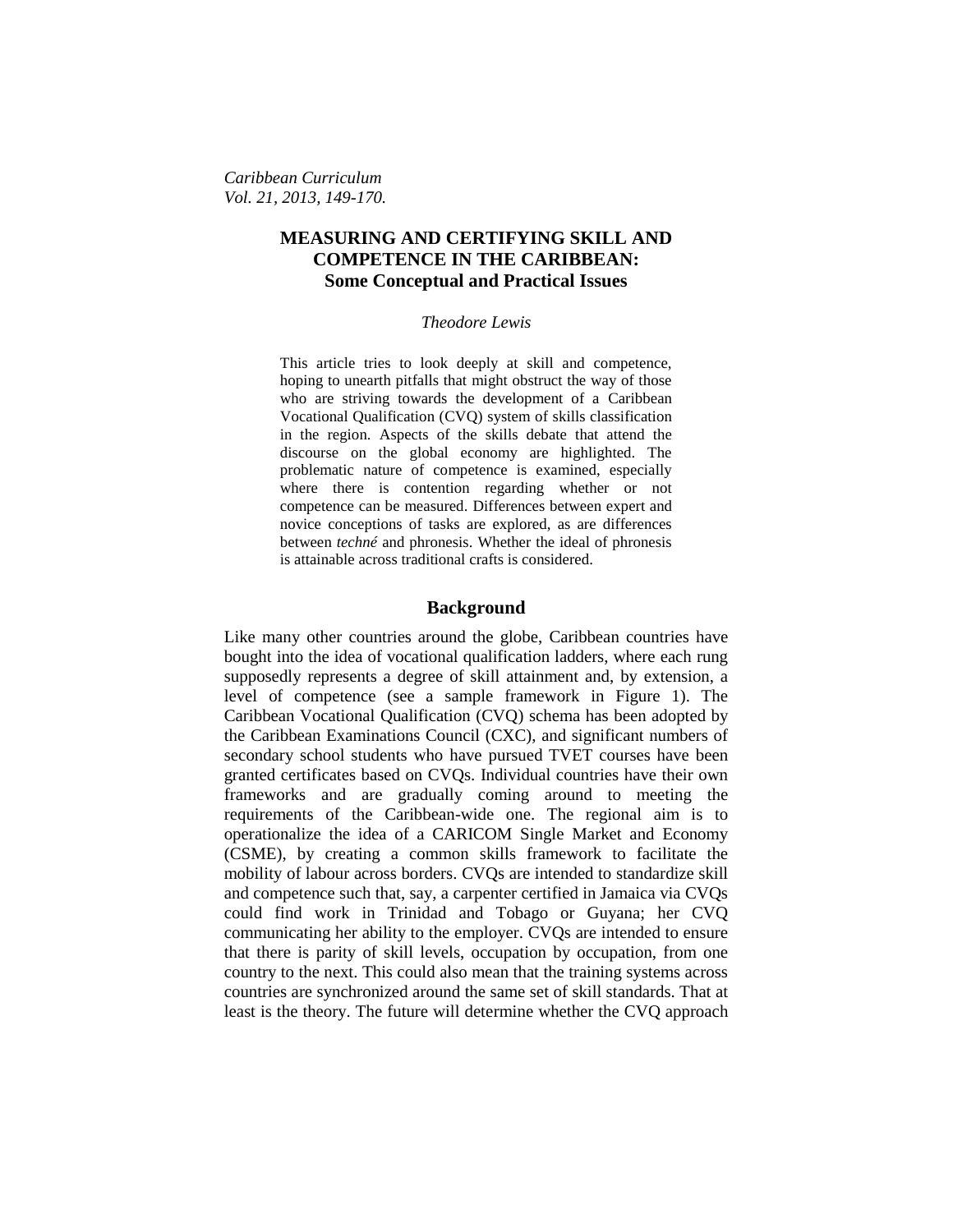will take hold, and if indeed it would be the ready way to assess the scope and depth of the stock of skills in the region. Moreover, it remains to be seen whether the CVQ approach can be the basis of a rise in skill levels in the region, in keeping with regional needs and global standards.

Whether the CVQ approach would enjoy wide acceptance among employers and trade unions across the region is a matter of conjecture. A concept paper on TVET pointed out numerous implementation hurdles, including lack of industry participation in the approval of skill standards, and absence of an accreditation body to support assessment activities (Boodhai, n.d.).

Level 1 - Apprentice/supervised worker - for example, a stitcher.

Level 2 - Skilled worker - for example a skilled drapery professional in a drapery company.

Level 3 - Skilled technical/supervisory worker - for example a drapery teacher, a supervisor or a sole proprietor.

Level 4 - Professional/managerial/ master craftsman - for example a manager of a drapery company.

Level 5 - Chartered professional/ managerial for example the CEO of a drapery company.

*Figure 1.* The Caribbean Vocational Qualification (CVQ) Scheme for Home Furnishings (A Class Draperies & Interiors Ltd., n.d.).

What countries and regions are after is improved competitiveness in the global economy, and they hope to get there by raising skill levels in the workforce. But in the discourse on competitiveness, skill has become an elusive concept, with strong social and cultural determinants, and with a decided tendency away from the technical. For example, Carnevale, Gainer, and Meltzer (1990) set forth a very influential taxonomy of skills that employers want for global competitiveness, in a framework that left out technical skill. Clarke and Winch (2006) have shown that *skill* has a different meaning in Germany than it does in the United Kingdom. In the UK, skill qualifications signal technical competence, while in Germany skill goes beyond the technical to confer social status and recognition on those who are certified (see also Brockmann, Clarke, & Winch, 2008).

What work requires of labour market entrants has almost universally settled on a set of social and intellectual attributes, such as learning how to learn, problem solving, and ability to work in teams. But these transversal abilities (Winch, 2013) alone could not yield, say, the construction boom that China has witnessed in recent decades. A reason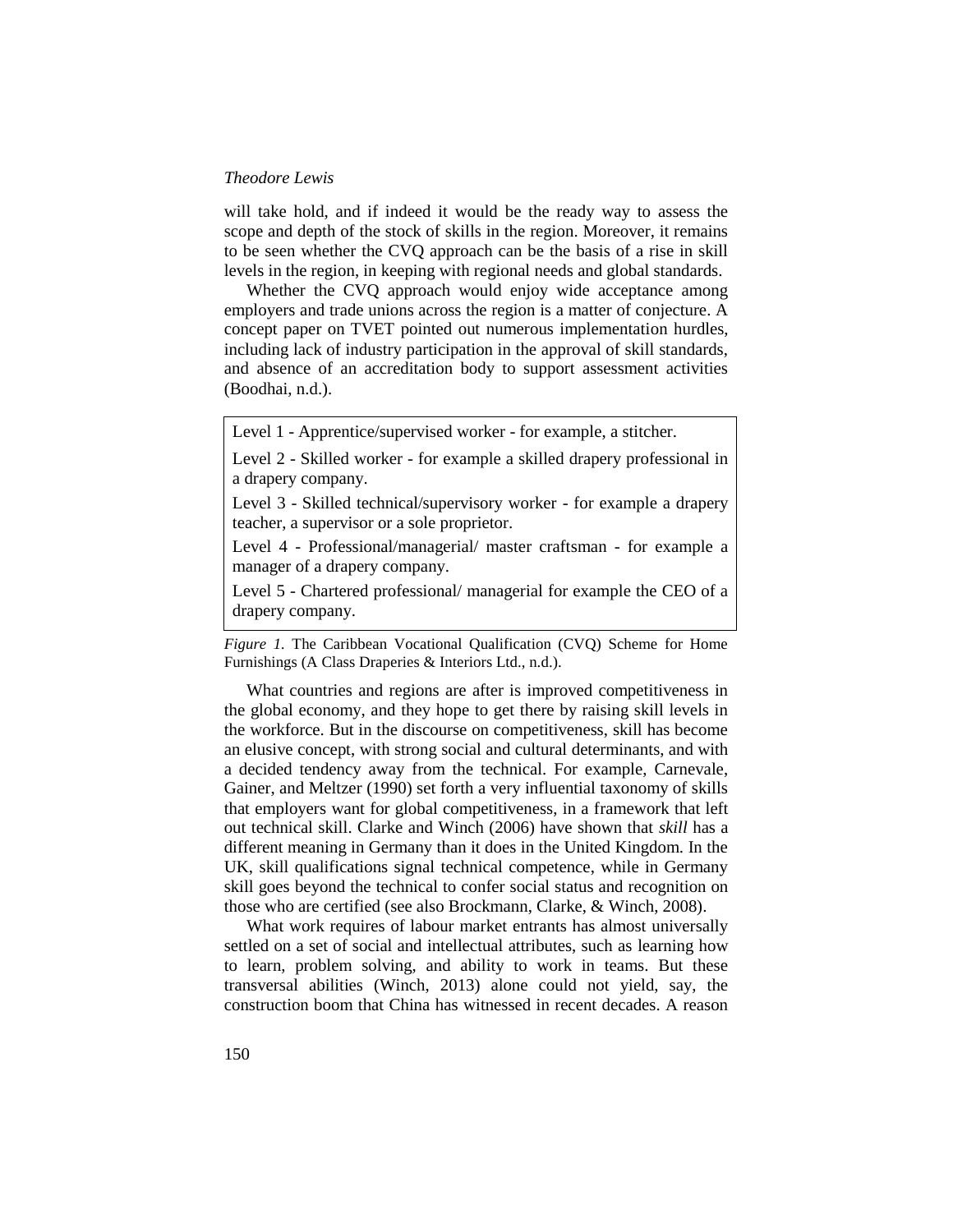for the unsettled nature of the discourse on skill and competence is that not all skills are public, and some are socially constructed. For example, flight attendants and bank tellers must display the emotions that go with the professional image required for these jobs. Skill for them includes a sizeable component of aesthetics. Nonaka (1991) has asserted that while some skills are explicit, and observable; others are tacit, and not easily documentable. Unions and management rarely agree on how much skill or competence inheres within particular jobs and, accordingly, on how much workers who possess demonstrable amounts of each should be compensated.

A commonplace cliché about global competitiveness is that it is premised on *high skill*. But sometimes what is meant by this is simply higher levels of education and training, or greater numbers of people in the workforce who are capable of functioning in STEM (Science, Technology, Engineering, and Mathematics) environments. In recent decades, the conversation on skill and competitiveness across countries has included comparisons of the performance of children at particular grade levels on standardized mathematics and science tests, such as the TIMSS (Trends in International Mathematics and Science Study).

Mindful of the unsettled nature of the concepts *skill* and *competence*, as suggested above, this article offers a caution for us in the Caribbean as the region proceeds in its quest to consolidate the CVQ approach. The aim is not to cast doubt upon the efficacy of this approach, but rather to suggest the need for a critical posture in assessing the capabilities of people in the region, in devising skill hierarchies, and in the administration of training programmes.

### **The Skill Debate**

We may separate the skill debate into two reasonably distinct phases: 1) that which focused on whether skill in the workplace was being overtaken by technology, the centrepiece of which was Braverman's (1974) deskilling theory; and 2) the more recent extension of this question, which asks what skills are needed for global competitiveness. Braverman contended that the purpose of the introduction of technology in the workplace was to deny workers the autonomy and discretion that skill granted them. Technical skill was power. Spenner (1983) had defined skill not just in terms of *substantive complexity* of work performed, but the degree of autonomy and discretion that the worker is allowed to exercise on the job. Deskilling theory was suggesting that the purpose of managers when they introduced technology into the workplace was to denude the power of workers.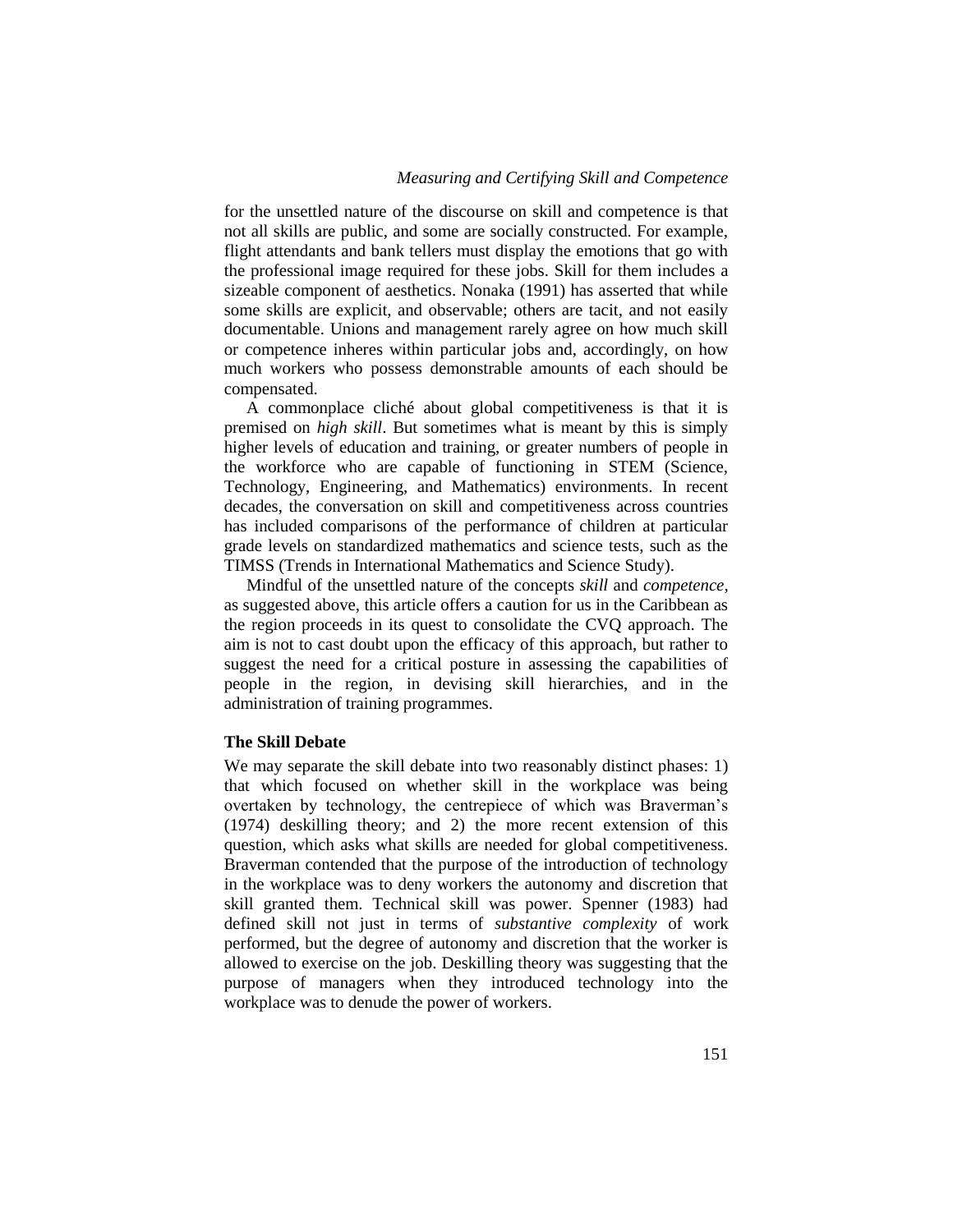There is evidence now that in both blue- and white-collar occupations, technology indeed deskilled many jobs by shifting the locus of discretion away from workers to machines and to management. Many craft skills are now embedded in software. Kalleberg, Wallace, Loscocco, Leicht, & Hans-Helmut (1987) proclaimed the "eclipse of craft" in reporting a case study of technology takeover of the printing industry. This industry now has been transformed globally, with software having replaced the traditional skills of the industry, especially in the pre-press phase of the printing process. Drafting has been transformed by Computer Assisted Drawing (CAD). Machine shop crafts have now similarly been transformed with Computer Assisted Manufacturing. Sayce, Ackers, and Greene (2007) reported a case of the destruction of craft and craft identity in the carpet weaving industry with the introduction of technology. Technology has impacted not just on bluecollar work but white-collar as well. The US insurance industry is shown to have been deskilled, and hollowed out, because of the impact of the computer (Hecht, 2001).

An opposing view was that technology empowered workers, giving them more capability to accomplish their jobs. In support of this "upskilling" effect of technology, Militello and Hutton (1998) contend that in many industries technology increases the cognitive demands of jobs by performing the more routine or procedural aspects of the work, so that people could concentrate on more cognitively demanding work that requires inference, diagnoses, judgement, decision making, and problem solving. They are supported in this view by Gazarian (2013), who provides a perspective from the field of nursing. In perhaps the most compelling case offered in support of the positive effects of technology on skill, Zuboff (1984) proclaimed that up-skilling of craft in a pulpmaking factory, where she documented the demise of tacit knowledge as new sensory instruments meant that workers no longer had to squeeze handfuls of pulp to determine the state of the process. The body no longer had a place in skills she proclaimed. Needed now were "intellective" skills that could be in tune with the "informating capacity" of the new technology. She illustrated the challenge for workers as they encountered this new data-driven environment where before they would rely on their own intuitive senses:

> In plants like Piney Wood and Tiger Creek, where operators have relied upon action-centered skill, management must convince the operator to leave behind a world in which things were immediately known, comprehensively sensed, and able to be acted upon directly, in order to embrace a world that is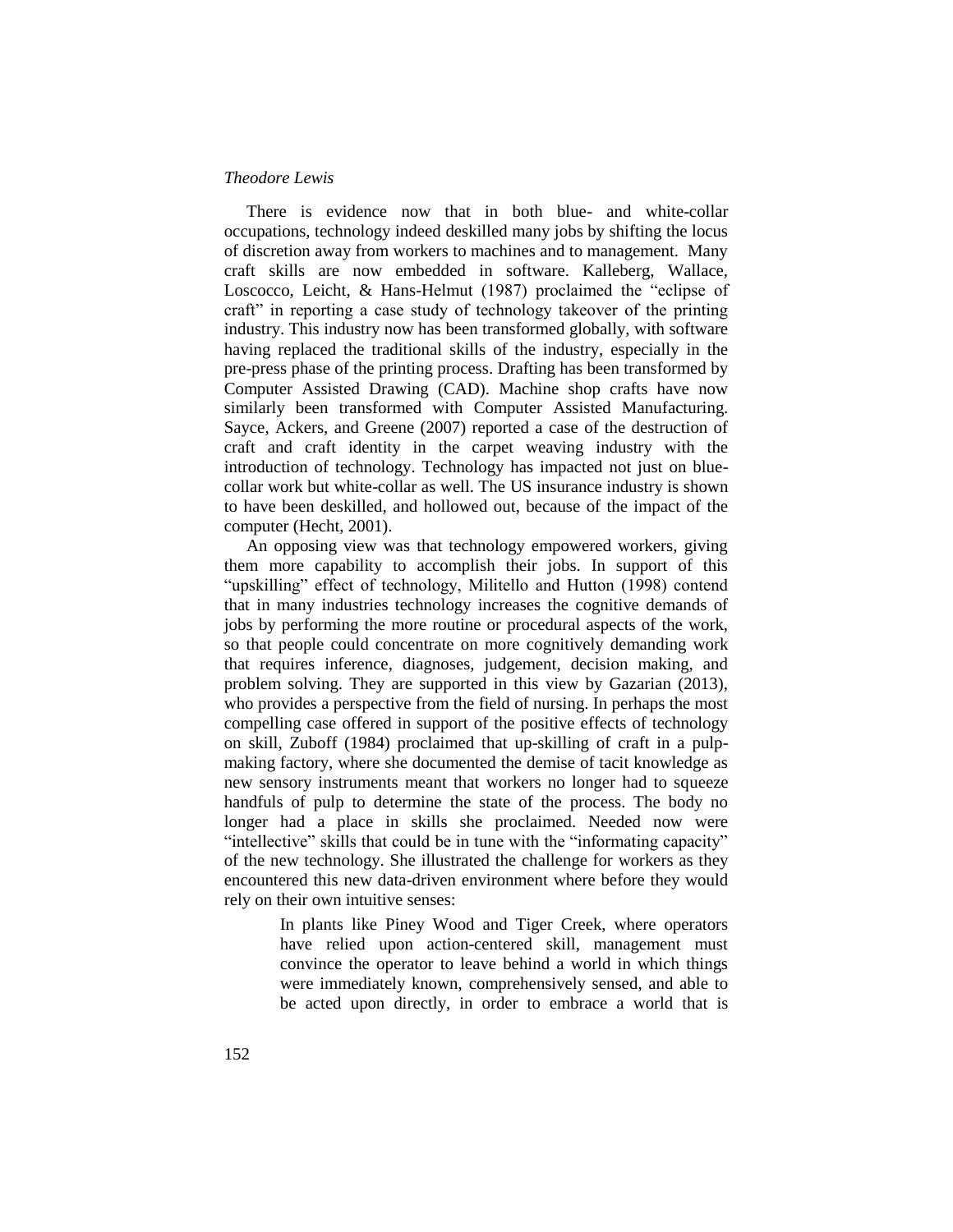dominated by objective data, is moved from the action context, and requires a qualitatively different kind of response. In this new world, personal interpretations of how to make things happen count for little. The worker who has relied on intimate knowledge of a piece of equipment—the operators talk about having "pet knobs" or knowing just where to kick a machine to make it hum—feels adrift. To be effective, he must now trade immediate knowledge for more explicit understanding of the science that undergirds the operation. (p. 72)

Zuboff reports one manager in the new refurbished plant as saying:

Once we put things under automatic control and ask them to relate to the process using the computer, their general judgments about how to relate to equipment goes by the wayside. We are saying your intuition is no longer valuable. Now you must understand the whole process and the theory behind it. (p. 72)

But Zuboff's reading of the worth of tacit knowledge has proven to be well off the mark, as tacit skills associated with the information technology industry are now widely perceived to be the skills of highest value in workplaces, and constitute a new source of labour process tension in the workplace (see Lewis, 2013).

It is the case that, globally, we are fully in an information age in which there are more service jobs than manufacturing ones. This, arguably, might be an effect of deskilling. Technology in its various forms is central to performance everywhere—in hospitals, schools, banks, and offices; or on farms, factory floors, and construction sites. Robert Reich (1991), former US Secretary of Labor, wrote in *The Work of Nations* that in the global economy the highest premium has to be placed upon symbolic*-analytic* skills that only 20% of the American workforce possesses.

There is consensus among nations that the global economy demands high skills to deal with innovation and change. This type of skill is needed where knowledge work abounds. In their *book High Skills: Globalization, Competitiveness, and Skill Formation*, Brown, Green, and Lauder (2001) take the view that the new focus on knowledge work has caused the developed economies to increase the numbers of highly trained people for roles in technical, professional, and managerial employment. Green and Sakamoto (2001) identified four types of high skill strategies to be seen across developed countries. They point out that in the US and UK skill polarization can be observed. While many citizens get the skills needed for the global economy, many others do not.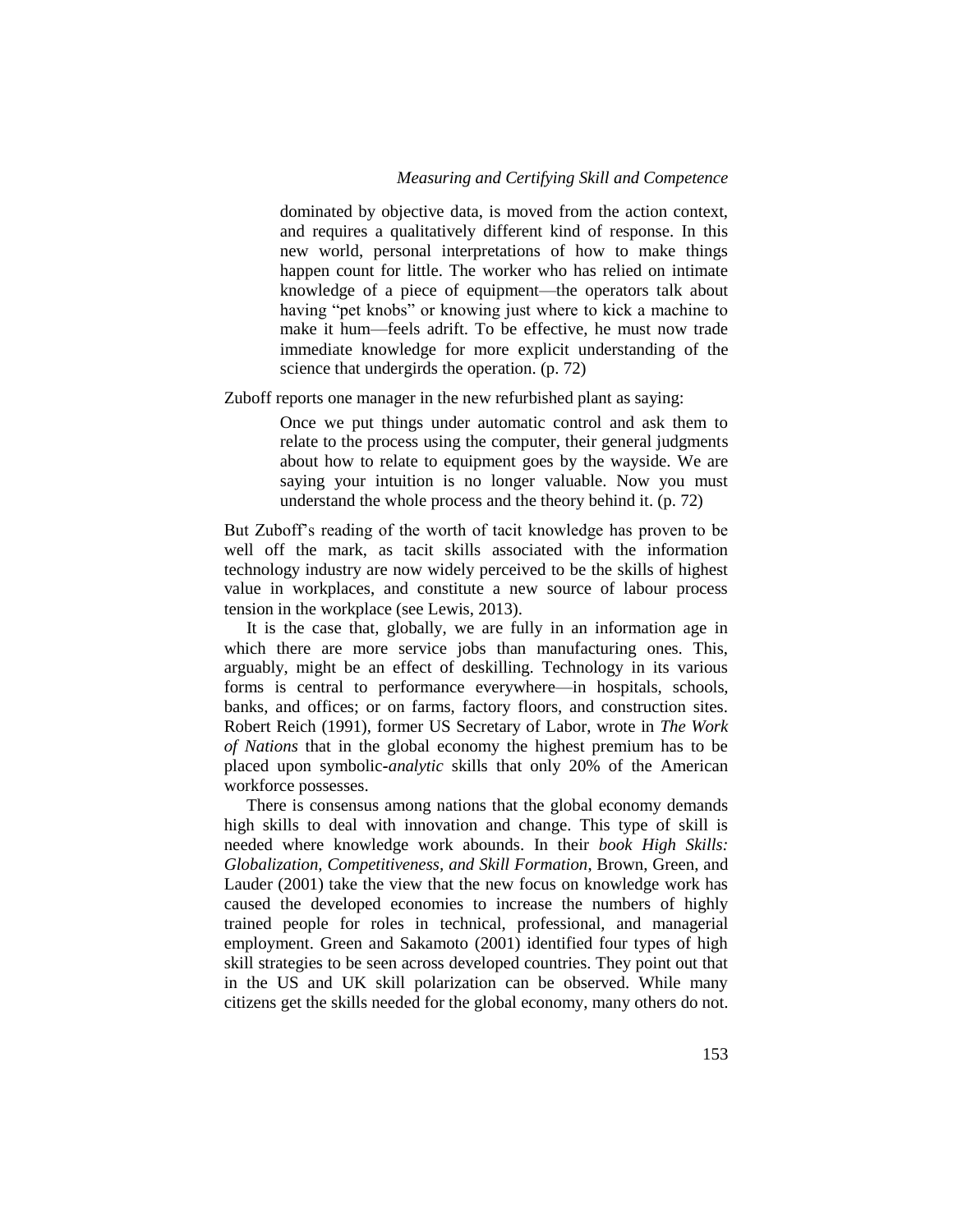Lloyd and Payne (2006) point out that in the UK, despite talk of high skills, the economy continues to produce low-skills—low value-added products, leading to a low skill equilibrium condition.

Ashton and Sung (2005) have found that high skills in the new economy are more likely to be found in High Performance Work Organizations, places where one would find high employee involvement practices (such as self-directed teams); human resource practices such as work re-design and mentoring; and reward and commitment practices such as family-friendly policies.

But the jury is still out on whether these types of workplaces abound, and whether they indeed require high skills. This aspect of the high skills debate raises for us in the Caribbean questions about what kinds of workplaces are needed in the region if globally competitive products and services are to be produced here. This is the demand side of the question of skill. A further question, on the supply side, is whether the current institutional infrastructure we have for delivering skill is at the level of quality required to develop world-class graduates.

### *Tacit skills*

As indicated above, Zuboff (1984), in her book *In the Age of the Smart Machine*, provided a forecast of the impending demise of tacit knowledge at work. The era of knowledge derivation through sensory cues was at an end. Where workers would rely on the inexactness of visual, aural, or tactile cues, essentially on art, they now had to abandon these folkways to give way to the exactness of computerized instruments. But this heralding of the end of tacit knowledge has proven to be premature. Indeed, in the new knowledge economy that defines globalization, driven as it is by computers, tacit knowledge is now viewed as the kind of knowledge most prized and most associated with high value-added enterprise and innovation. On this, Nonaka (1991) has written that Japanese managers are more successful than Western ones, because they are able to tap "the tacit and often highly subjective insights, intuitions, and hunches of individual employees and making those insights available for testing and use by the company as a whole" (p. 97).

Tacit knowledge is not dead. It is as critical to industry here in the information age as it was in the craft age. It is a part of white-collar work just as it is a part of blue-collar work. Berner (2008) provides an account of skill that is premised on tacit knowledge, where the competent performer reacts and makes decisions based on bodily cues, vibrations he/she feels or hears, sluggishness observed in the movement of a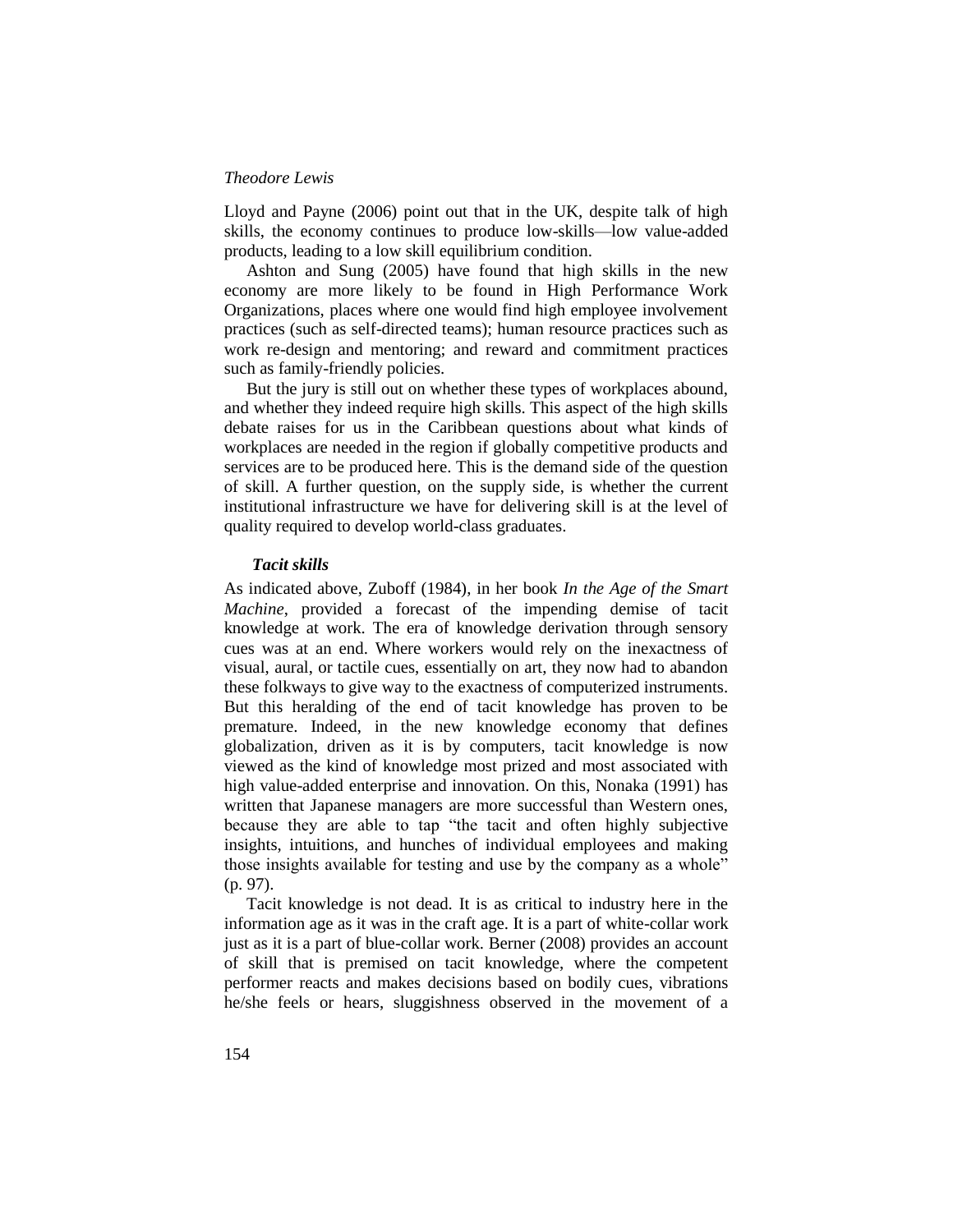machine arm, or a change in the cadence of the noise made by the machine as it flows. He writes that the skilful worker is often ahead of technological indicators. This worker can draw on a repertoire of sensory indicators, based on local history of problems, and fixes employed as correctives. The skilled worker would have created "webs of constraints and affordances that the newcomer has to understand" (p. 326). Berner goes on that:

> It is evident that understanding machines is a complex cognitive, bodily, and emotional achievement. It is also – contrary to the Taylorist notion of a 'one best way' to do a job  $-$  a variable performance, involving many individual styles and repertoires. (p. 331)

Doubtless there are classes of skilled work in the Caribbean in which tacit knowledge is the dominant mode of operating. In the currently defunct sugar industry of Trinidad and Tobago, the class of workers who were sugar boilers functioned entirely in the tacit realm. These workers objected to electronic probes being used to check the viscosity of sugar syrup, and instead relied on their senses of observation and feel to make decisions about the maturity of sugar crystals. Sugar remains vibrant in Guyana, Jamaica, and Barbados. The certification of the skills of sugar boilers could present interesting challenges. Likewise, other classes of workers across the Caribbean who have acquired competence by rote methods will present challenges at the point of assessment. Such workers will be found not just in the sugar industry, but also across typical industries such as automotive, construction, garment, and computing, among others. Deciphering tacit knowledge would be one of the key challenges for those involved in certifying mature workers and others who have not learned their skills in formal environments. Prior Learning Assessment and Recognition (PLAR) could be one of the more demanding aspects of the CVQ approach, because most of this kind of learning is in the tacit realm, where the skills are largely implicit.

# **The Competence Question**

*Competence* is the other side of the coin of skill. In its plainest meaning, it is what a person is capable of accomplishing in a particular domain the latent potential to perform. A person may be competent in cricket or football, pan tuning, fishing, playing the piano, plumbing, or medicine. Competence may be acquired formally or informally. That is, some people may acquire competence via technical school or university training. Others may do so in structured apprenticeships or by unstructured pick-up methods. In the Caribbean, some people acquire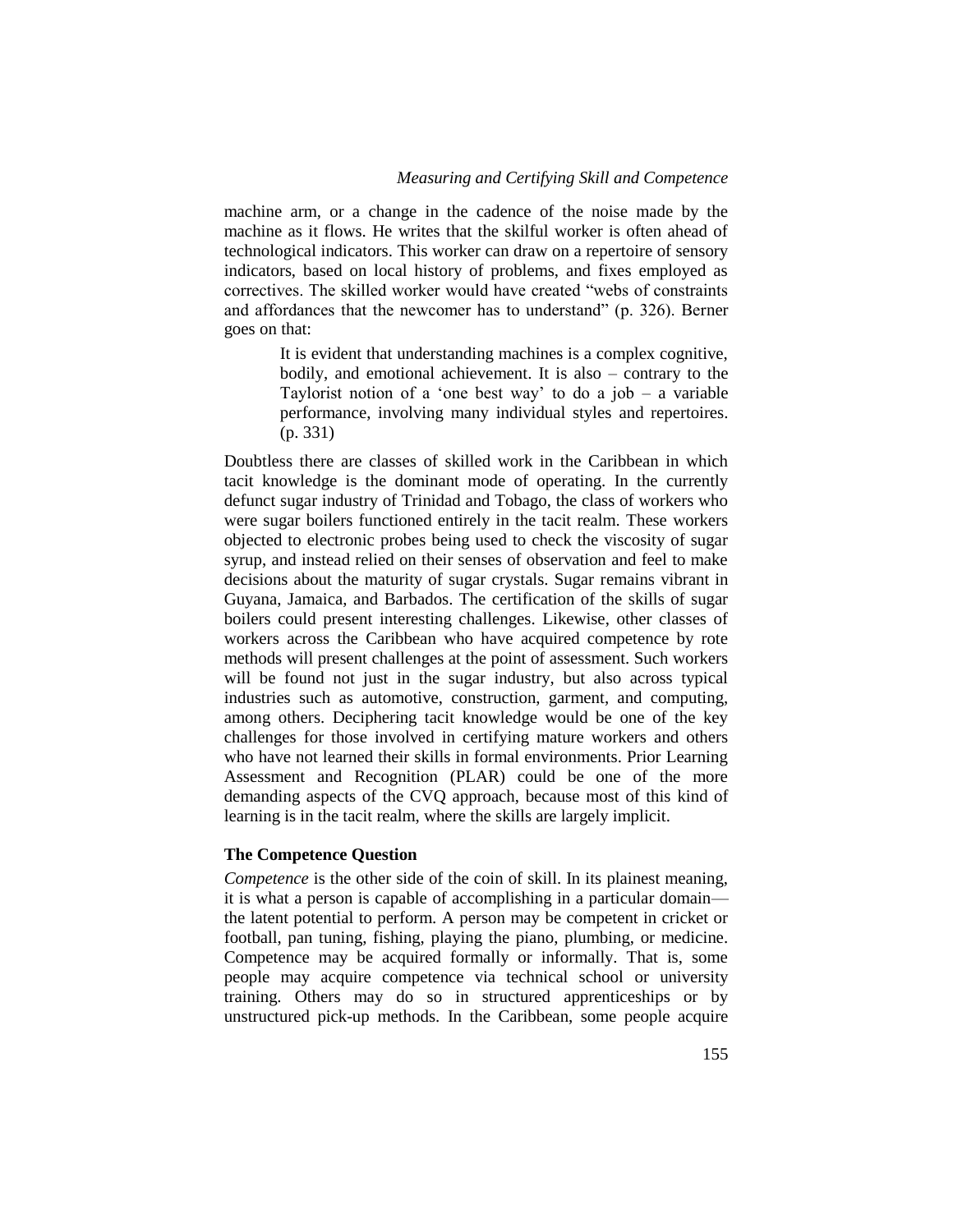construction-related skills such as carpentry and brick laying by working among communities of practitioners on construction sites. Some gain auto-mechanic skills in automotive garages in similar fashion. Depending on the manner in which one acquires competence, its formal knowledge component may vary. Fishermen who learn their jobs by informal apprenticeships may not know navigation rules. Some pan tuners do not understand formal music. Many people who are competent in the craft realm, such as basket weaving, do not have formal theory on which they rely. In Trinidad and Tobago at an earlier time, people practised dentistry and midwifery without having formal medical training. Thus competence is made problematic by the fact that performance alone is not the full story.

Accompanying the now rampant Vocational Qualifications movement globally has been a debate about the nature and components of competence. This can be seen particularly in Australia and the UK, where a healthy exchange has ensued for the last two decades around the use of competency-based assessment in vocational education. In this debate, philosophers at the universities challenge vocational policy makers on whether competence is measureable, and whether it is educationally sound policy to conflate technical competence with educational outcomes. At the centre of the debate has been Paul Hager, the acknowledged leader of the philosophical discourse that surrounds Australian vocationalism (see, for example, Hager, 1995). Hager and his colleague David Beckett have been trying to influence vocational education in Australia away from a technicist conception of competence towards a more humanistic and holistic one (see Hager & Beckett, 1995). They have been influenced by the integrated approach taken by the professions in Australia in the assessment of competence.

Hager and Beckett (1995) contend that competence cannot be measured and must be inferred from behaviour. Assessment of competence has to be made based on a specially chosen sample of tasks. In the integrated approach it is important that one displays technical capability, but added to this are the practitioner's attributes and the character of the context of the job. In a discussion of what constitutes competence in the Australian model, Hager and Gonzi (1996) wrote that the attributes central to job performance include cognitive (e.g., critical thinking and problem solving); interpersonal; and technical skills. They contend that when these attributes are taken together with major job tasks, competency standards can be attained. There is a sense in which this so-called "integrated" view of job performance offered from Australia seems familiar, and not at all far away from the typical *affective, psychomotor*, and *cognitive* approach that has been the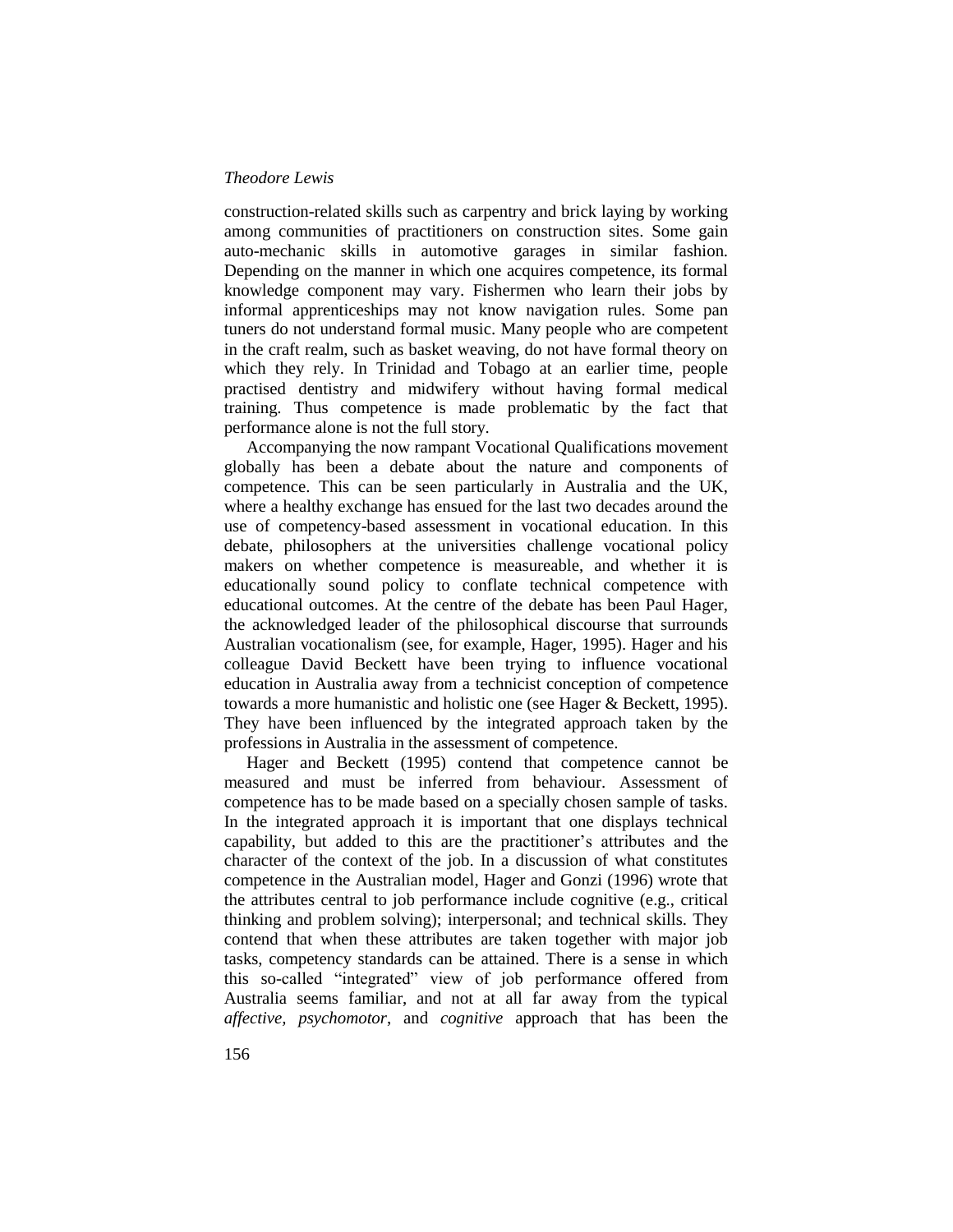mainstay of skill conception within American vocationalism. Thus there might be some stability internationally that competence is a composite concept. But whether the component parts could be dissected is a matter of contention.

With National Vocational Qualifications in the UK as the backdrop, Gerald Lum has been a part of the competence debate, not so much opposing as offering refinements to arguments. Lum takes issue with the idea of competence as outcomes of vocational education, especially where it is to be determined on performance on a set of technical tasks. Lum (1999, 2004, 2013) contends that the technical and humanistic aspects of competence are too dissimilar to be held to constitute a single construct. One idea which unites those in the debate is that competence should not be approached from the basis of dissecting jobs into their composite elements, as is done in job and task analysis. They view this approach as "reductionist" and yielding little about the competence that is embodied in the person. They believe that much more can be yielded about job competence by looking at the performer holistically, by considering the integration of generic skills. Competence is embodied in the performer.

The philosophers who have engaged in the critique of the competency-based approach to vocational assessment betray partiality to a mind-body dualistic ontology. They see competence in terms of the immaterial and the material, mind and matter. There are the technical tasks with their exactness, and given to reductionism; then there are the cognitive attributes that are not public, but which are central to competence. In the writings of Lum we see clearly what bothers the philosophers on this count. He writes**:**

> Of all the various manifestations of human capability the least tangible and the least disposed to precise explication are those *centred in the person* (my emphasis): the understandings, the capacities for judgement, imagination, problem-solving and the host of other propensities and proficiencies that are so vital for competent action. There is thus an important sense in which the inclusion of these attributes is fundamentally *incompatible* (my emphasis) with the demand for a specification which is precise and unambiguous. (Lum, 2004, p. 489)

But on the question of what constitutes competence, the philosophers cannot reject the historical evidence of myriad pilots, dentists, surgeons, machinists, and nurses, among others, who have been trained on competency principles that take into account the elements of what they must do, what they must know, and the dispositions they must possess to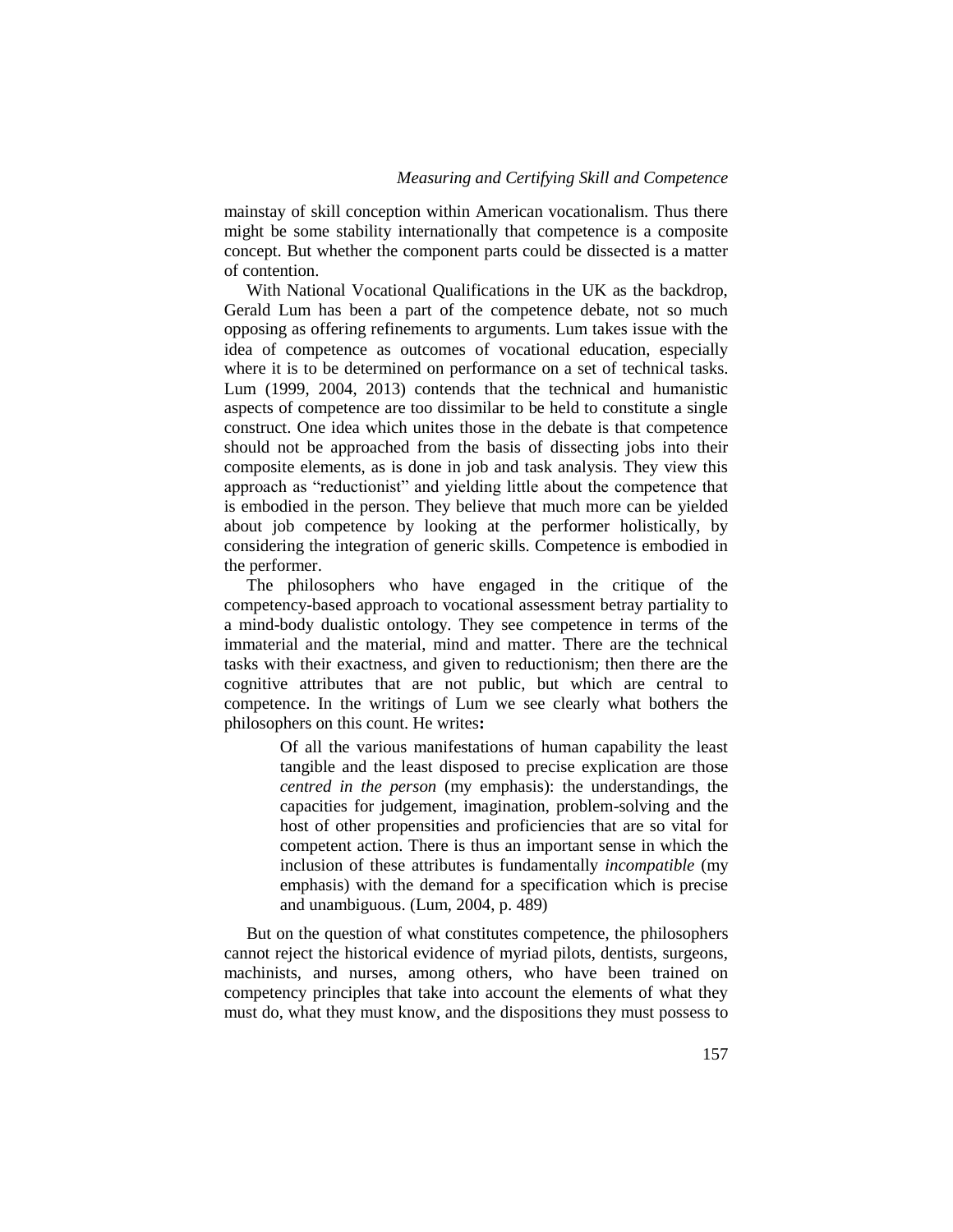be successful practitioners. The vocational educator cannot afford to hold the fear of concreteness that we see in the advocacy of the philosophers. Eventually, the crane operator must lift and safely place the container on the ship. And whether she can do this in actuality must be certified. However, the philosophers make an important point about which the vocational assessor must take heed, and it is that we have to be somewhat circumspect about how we arrive at the decision that person X is now competent enough to be hired as, say, a crane operator.

Recently, a crane destroyed a building in a famous American city, due to the error of an operator who was found to be under the influence of an illegal substance while working. The recent sinking of a cruise ship in the Mediterranean, in which several lives were lost, was due to a captain who deviated from the specified sailing procedure set in place by his employers and consistent with maritime law. These two examples highlight a side of competence not sufficiently discussed in vocational education, that is, the question of ethics. It speaks not so much about what a person can do, but about what kind of person he/she is. Can this person be trusted to act in an honest manner on a job located in a private home? Unlike the professions, the vocational occupations typically do not have codes of ethics to which initiates must subscribe. This is the case although malpractice on the part of people in craft and technician occupations could lead to the loss of life of affected people, or the destruction of property. A careless mechanic could cause a vehicle to malfunction on a hill, or on a busy highway. A careless nurse could cause a patient to overdose. This issue will surface later in the paper in the discussion of phronesis and *techné*.

### *Competence as lived experience*

One school of thought about competence is that it must be viewed not just from observing people as they perform, but from eliciting from them the mindset they bring as they do so. Competence becomes lived experience. Benner (2000) contends that nursing competence derives from immersion in the practice. It is learned as it is enacted. An iconic study on this question is that reported by Sandberg (2000), conducted among engineers at an automotive plant. Sandberg contended that current attempts to understand competence among workers tended to be rationalistic in nature, and that multiple conceptions of competence are conceivable, including (a) that it resides in the worker, and (b) that it resides in the work itself. But Sandberg notes that rationalistic methods separate the worker from the work, and attempts are made to pre-define what competence is. But an interpretive approach rejects such a stance,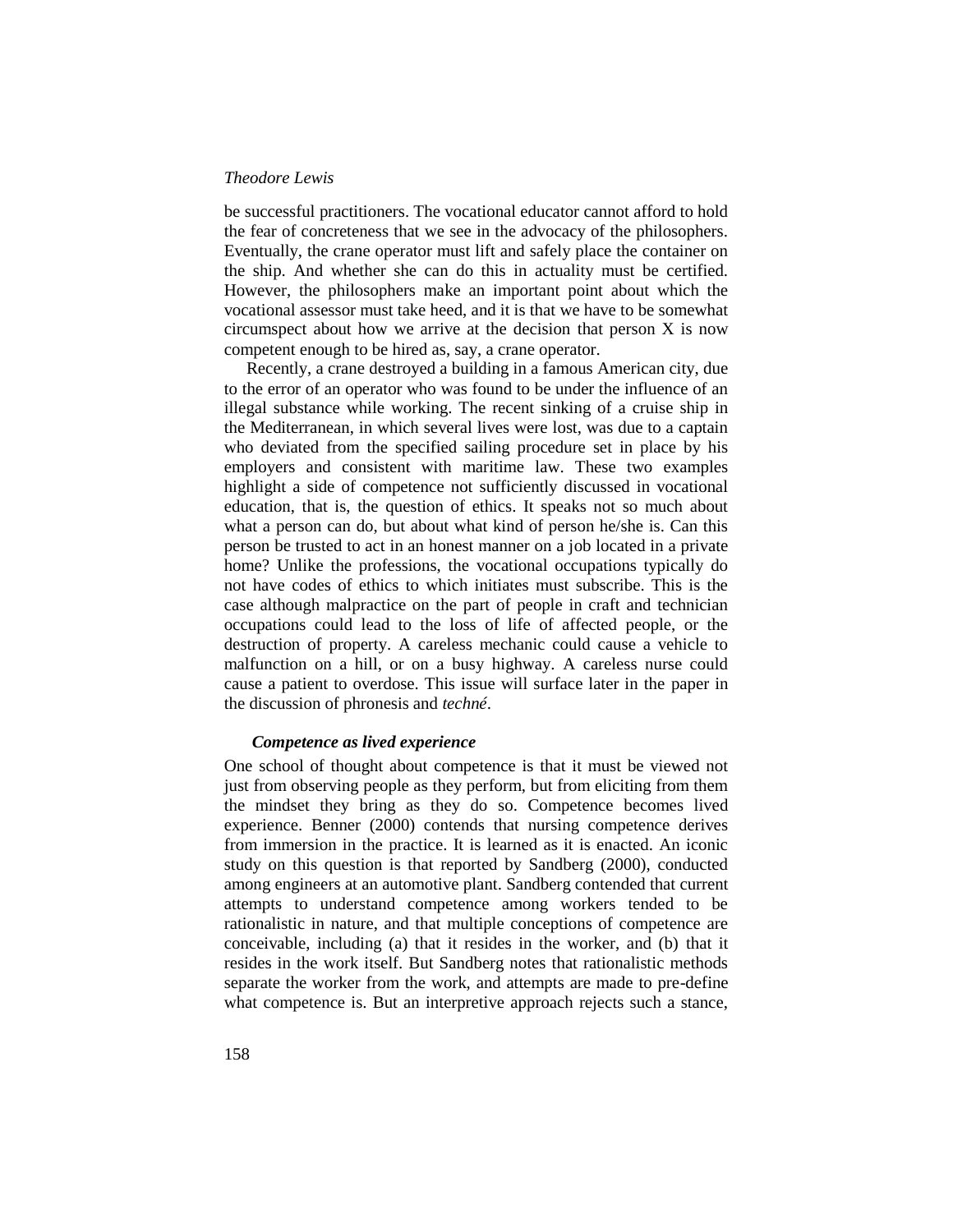reuniting the worker and work, and taking the view that competence is *the meaning that work takes on for the worker*. He notes that interpretive studies of work consistently find that the attributes brought by workers to the work depend on the work context. Using this approach, his study demonstrated that competence may indeed have to do with mindset.

All of the engineers in the study were involved in the design of cars, and were referred to as engine optimizers. The basic question had to do with how they viewed the competence required by an engine optimizer. Three groupings of engineers became possible because of their answers. The first group saw the job as optimizing each attribute of the engine, one at a time. The second group saw the job in terms of interaction of the parts. They examined the effect that optimizing a single attribute of the engine would have on others with which it was integrated. The third group approached optimizing by thinking in terms of how customers experienced the car. Sandberg followed up this phase of the study by asking participants to describe the competence of individual peers. From these results, Sandberg was able to construct a hierarchy of competence based on the level of comprehensiveness members of each group brought to their conception, with the group expressing the customer approach rated the highest, followed in order by the integrated group and the serial group. It can also be seen that by using an interpretive approach Sandberg was able to arrive at a view of competence that was in line with a core idea relating to expert knowledge, which is that experts and novices hold different *mental models* of jobs.

# **Expertise**

Expertise is the capability of performing tasks at the highest levels of competence within a domain. The research on expertise draws distinctions between experts and novices, and the stark differences have helped to shed light on ways in which experts are distinctive. Experts are different from the novices on a number of counts. A critical one is in the relative sophistication of the mental models they hold. A mental model is the cognitive structure of the problem or task held by the performer. In the Sandberg study discussed earlier, the expert engine optimizers viewed their task from the point of view of a customer. The less accomplished ones focused upon singular engine components. Hmelo-Silver and Pfeffer (2004) found that there were differences in how experts and novices represented knowledge of a complex, interconnected system. Using a Structure–Behavior–Function (SBF) approach they found that, for the experts, the behaviour and functional realms served to represent phenomena and their relationships. For the novices, structure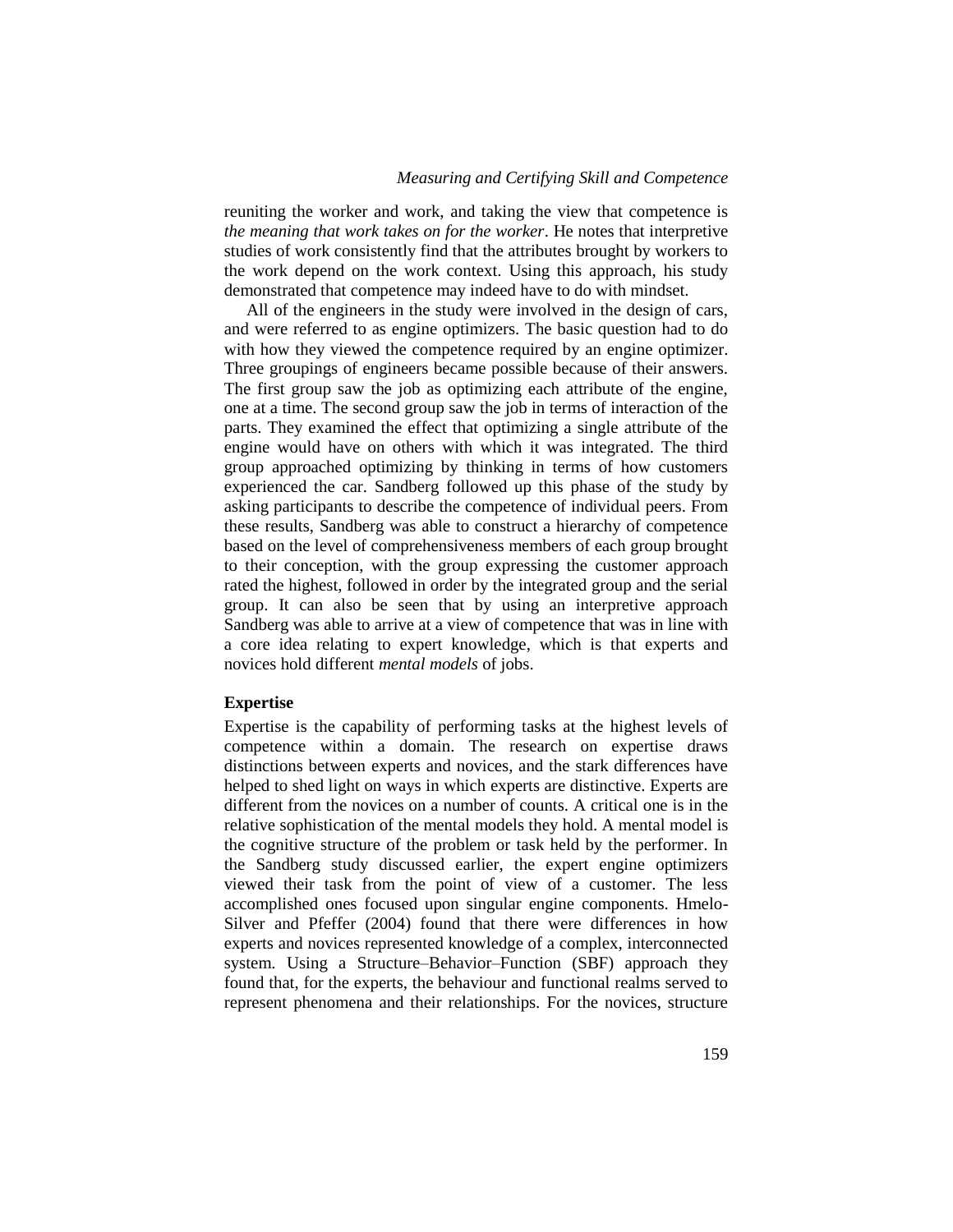was more valuable. Rottman, Gentner, and Goldwater (2012) studied categorization differences between experts and novices, and found that experts sorted by causal category, while novices sorted by domain. Novices sorted fish by appearance, experts by ecological factors.

In an article in which the focus was on teaching students in science to understand complexity and to hold mental models that led to better understanding, Jacobson (2001) found that expert students, by virtue of their degree of exposure to scientific coursework, brought different epistemological and ontological insight to bear on their solution of a given environmental problem. The experts solved the problem in a nonreductive way. For them, order was the result of decentralized action. For the novices, order came from centralized control. Haerem and Rau (2007) found that experts and novices pay attention to different aspects of a task, and that this affects both their perceptions of task complexity (i.e., task analyzability and variability) and their performance on the task. Experts and novices performed the same on surface feature tasks. When the task had deep features, experts performed better.

Evidence suggests that as the degree of expertise increases with deliberate practice, repetitive and routine behaviour gives way to innovative action. Persons with greater expertise have a better cognitive picture of the task at hand, and are able to marshal more cognitive resources as they take action. In one of the pioneering studies of expertise, Chase and Simon (1973) found that expert chess players had superior memory of the game situation. They could reconstruct aspects of a game more quickly than could novices. Experts see the problem in "chunks." They see structures and relationships not seen by novices. According to Chase and Simon, experts become so because of accumulated practice. They wrote that behind the actions of the expert lay "an extensive cognitive apparatus amassed through years of constant practice. What was once accomplished by slow, conscious deductive reasoning is now arrived at by fast, unconscious perceptual processing" (p. 56). It was their view that about 10 years of practice was needed to become expert in a particular field.

Because they feature in expert behaviour, mental models have become important as an instructional tool, and aid in student learning. It has been found that the use of a mental model in teaching how a device works improved learning of the device (Kieras & Boviar, 1984). Day, Arthur, and Gettman (2001) examined knowledge structures as a proxy for skill learning and retention, and found that the similarity of trainees' knowledge structures to an expert structure correlated with skill acquisition, and prediction of skill retention and skill transfer.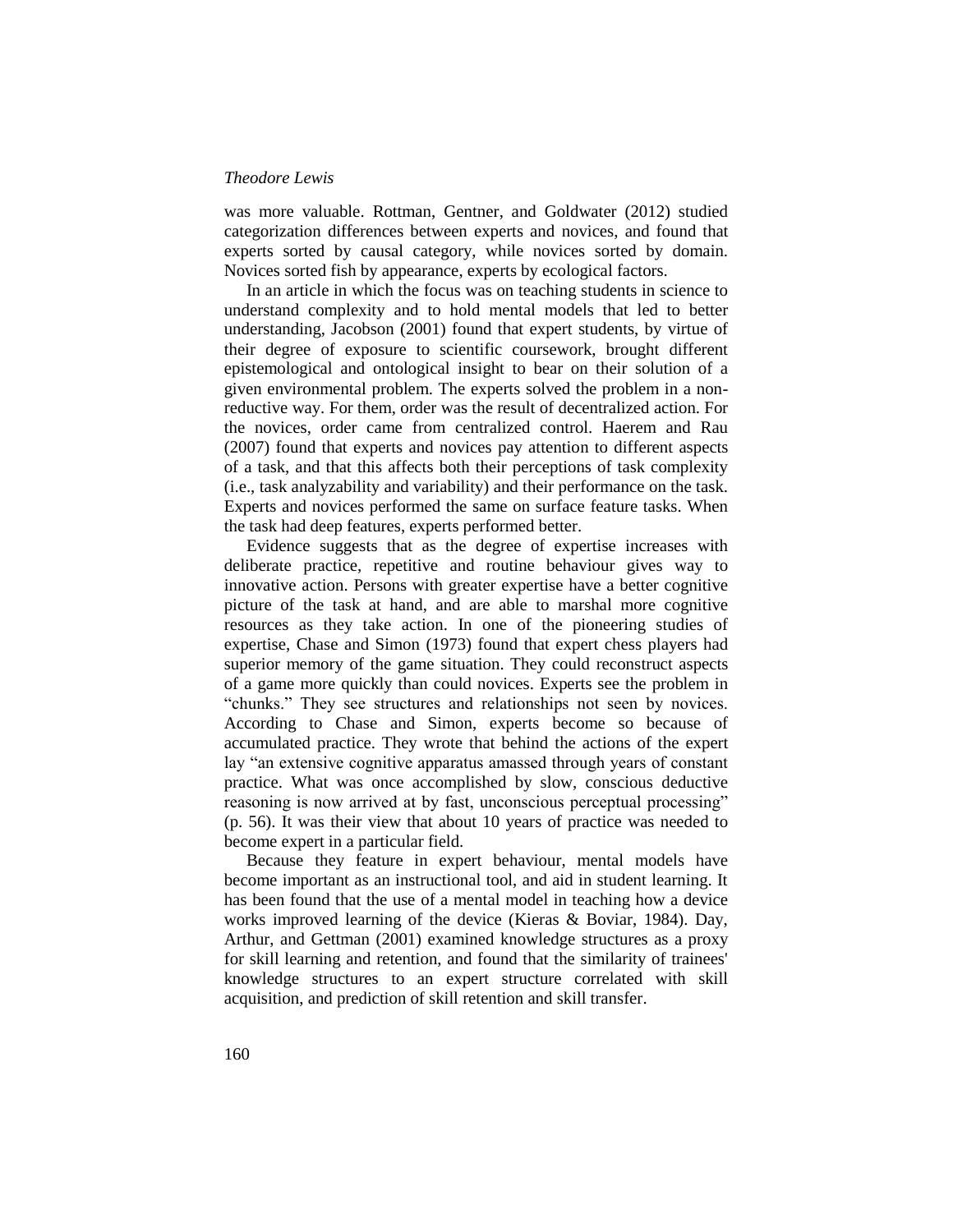Experts have a vast storehouse of schema that are experiences encountered in the past. When they confront a situation, a quick scan reveals whether or not this lies in memory. Expertise here becomes searching for and finding solutions. This schema of past experiences can be of great help, say, in the trauma centre of a hospital, when the life of a patient is on the line. It can be the basis of quick decision making, and indeed of intuition as to the nature of the problem on hand (e.g., Kahneman, 2002).

# *The case of nursing*

Beyond the traditional distinction between the registered and the practical nurse, there has transpired in the professional literature of nursing a discourse on the nature of nursing expertise. In North America, and probably elsewhere in the developed world, nursing has expanded its professional range considerably. One can become credentialed in twoyear technical and community colleges, but also can enter a nursing education track that culminates with the doctorate. There is high demand for nurses worldwide, which has resulted in massive migrations of them from the developing to the developed world. It is not surprising then that with so much cross-border movement, the profession internationally has been preoccupied with the question of assessing nursing competence, since certification standards would vary from country to country, and the context in which nurses work would vary greatly. One major variable here is that the level of technology with which the nurse must interact routinely in developed settings is higher than in developing ones like in the Caribbean, and the margin for error is lower because developed societies are more litigious.

What makes the discussion of expertise in nursing quite interesting is the fact that, more than being a technical pursuit, nursing subscribes to an ethic of care. It is difficult to see how a nurse could become competent or expert, if he/she does not bring some order of compassion to the work. Nursing is also very much a cognitive pursuit requiring wide-ranging content and communicative knowledge. The nurse must work in a team that includes doctors of varying specialties. The dominant voice on the question of nursing expertise internationally has been that of Patricia Benner, for whom *intuition* is the primary way to distinguish the expert nurse from other nurses.

Benner (1982) drew on the work of Dreyfus and Dreyfus, who had proposed a model of skill acquisition to the US Air Force. The model was comprised of five levels: Novice, Competent, Proficient, Expert, and Mastery. The last two levels required intuitive decision making. Dreyfus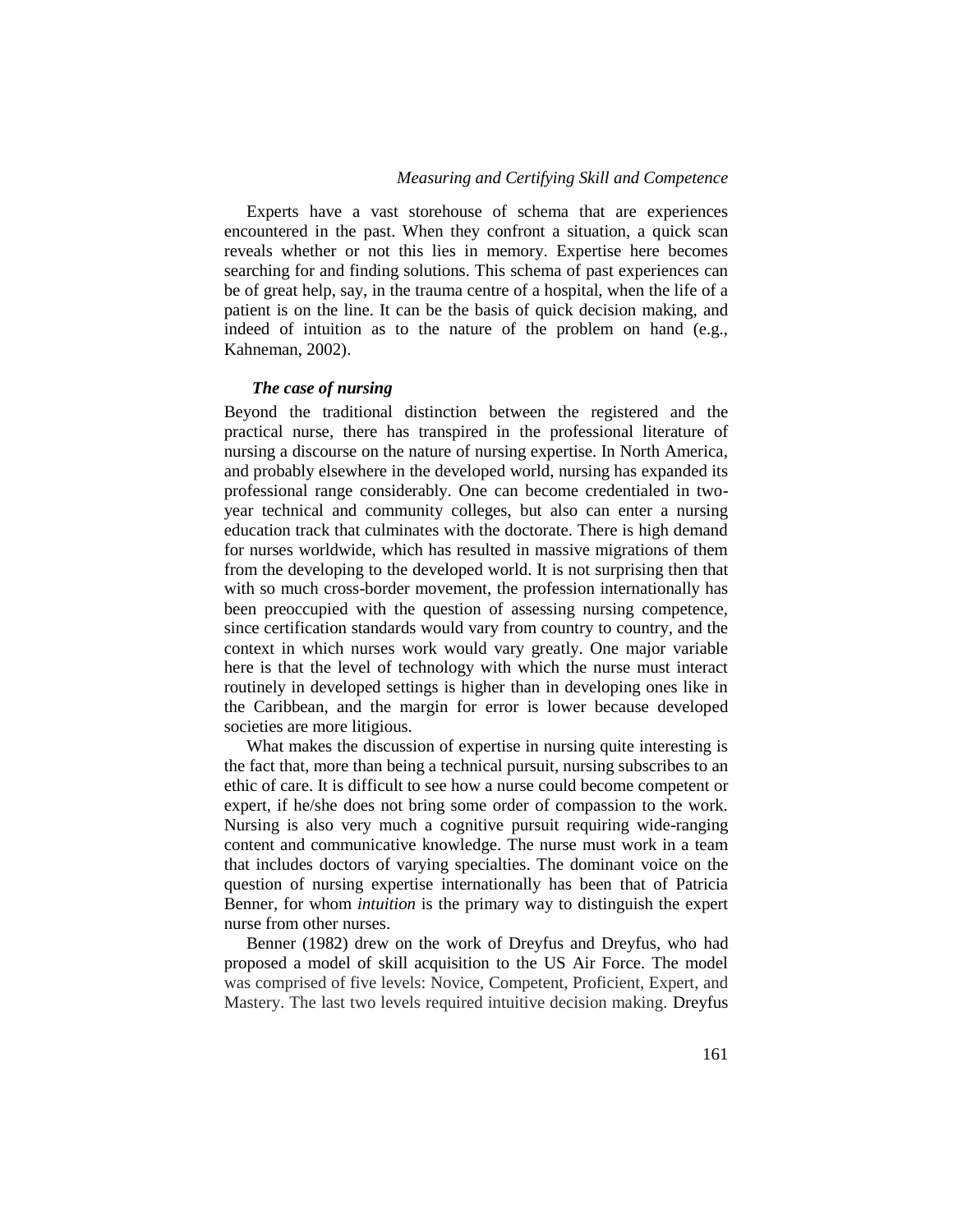and Dreyfus (1986) found that as people undergo training they pass through stages of skill acquisition, and their level of expertise increases. People also develop situational memory, which expands greatly over time. Ultimately, the performer could draw on this memory almost instinctively. This is the content of intuition. A machinist could remember a particular situation from past jobs. Thus people do not leap suddenly from declarative knowledge, *knowing that*, to procedural knowledge, *knowing how*. They come over time to the point of unconsciously recognizing new situations as being similar to remembered ones. Benner adapted the Dreyfus model of skill in proposing a skill schema for nursing that reflected the progression from novice to expert. Her model was as follows:

- Level I Novice
- Level II Advanced beginner
- Level III Competent
- Level IV Proficient
- Level V Expert

The last two levels are characterized by intuition. She described episodes where the intuition of nurses was such that they could challenge the decision making of doctors in particular situations.

Benner and Tanner (1987) delved into the role of intuition in nursing expertise, contending that it separated the novice from the expert. Intuition was "knowledge without a rationale." They distinguished between illness and disease, and the differences in human response that each required. Illness required human care—the compassion of the nurse. The skill required is in the tacit realm. Disease is in the realm of physiology, and requires scientific intervention—medicine.

This ontological stance—of disease versus illness—situated nursing at its essence in the realm of lived experience. Nursing belonged more to phenomenology than to science. The expert nurse spends more time with the patient than do doctors, and can make observations about patients by relying on cues developed over time. Their sharing of observations and hunches about patients can lead to doctors making critical pre-emptive interventions in the care of patients. Benner (1982) contended that because intuition was not an easily observable attribute, the expertise of a nurse, at higher levels, should be done on the basis of *peer review*.

Agreeing with Benner, and in line with Sandberg, Hampton (1994) conceived of expertise in nursing more in artistic than empiric terms. She argued that expert nurses do not always use conscious reasoning—that indeed they often rely on intuition, learned over time. While Benner has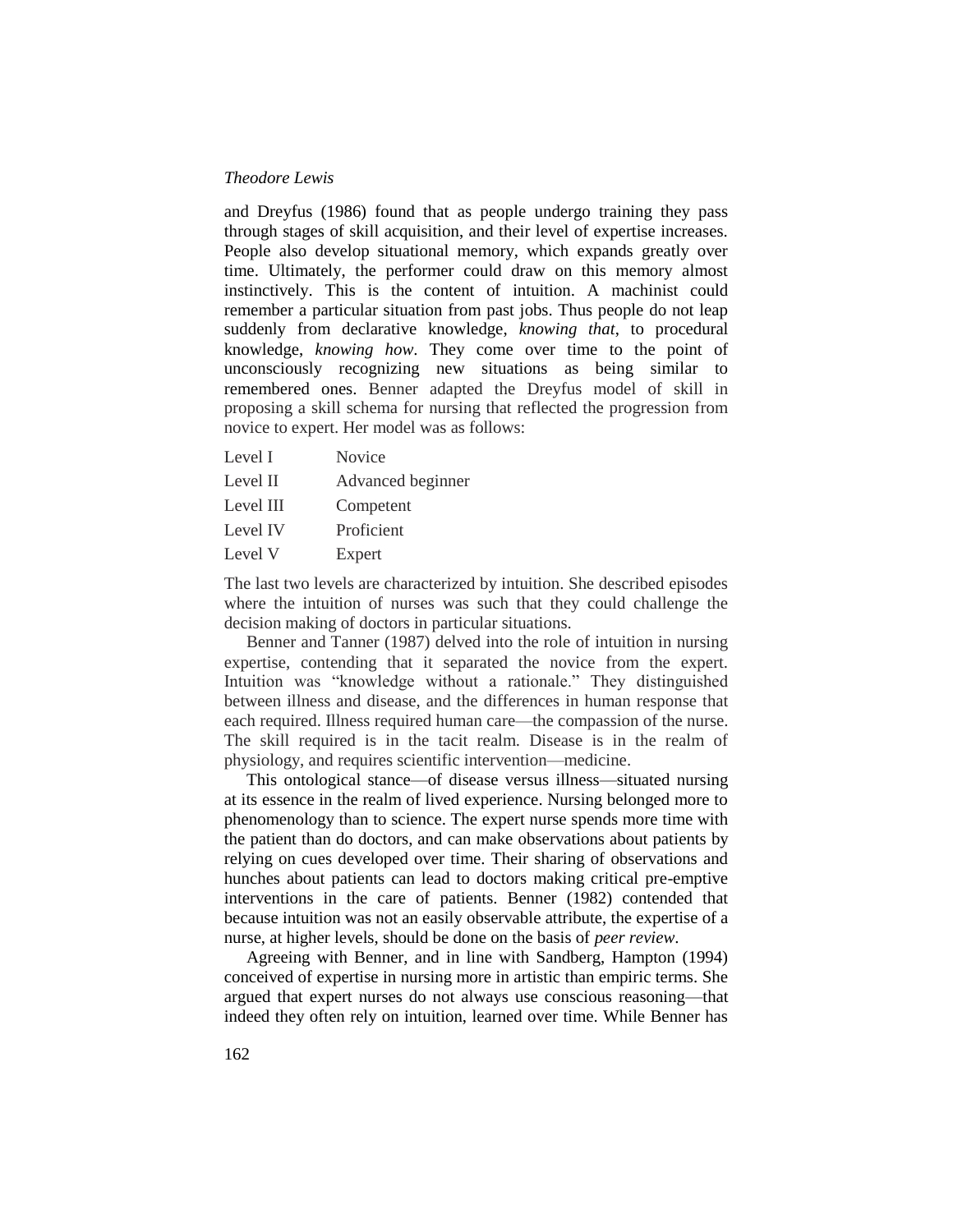been the most dominant voice on the question of nursing expertise, her advocacy of intuition, and her view of nursing as belonging more in the realm of phenomenology, has not gone unchallenged. For example, Ericsson, Whyte, and Ward (2007) contend that a new approach to expertise is needed, which focuses not on nurses in most typical situations but in less frequent challenging ones, to identify superior performers. Rather than intuition, they speak of the expertise of nurses who are capable of *reproducibly superior performance*. But, like expertise, this type of performance has been attributable to extensive training and feedback. Further, nurses who produced consistently superior performance were found to have come to their expertise not by just by passive accumulation of experience, but "by active engagement in deliberate practice, where aspiring experts acquire mental representations to monitor, control, and refine their performance" (p. 11). Ericsson et al.'s view was that superior performers in nursing would be better identified by choosing not most typical situations but less frequently used ones requiring flexibility and speed. This is in line with what is known about expert behaviour (as compared to novices) as discussed earlier in this article. These types of situations are shown to reveal individual differences.

Gazarian (2013) has examined studies focused on nurses' use of the Critical Decision Method (a form of cognitive task analysis) in practice. Critical Decision Making takes into account the stressful work context in which nurses have to perform. The aim was to understand better how nurses dealt with cognitive challenges. The researcher tries to identify cues that experienced practitioners rely upon as they solve problems in the heat of action. What was the nurse seeing, hearing, smelling in the particular situation? The method accepts intuition as part of what the nurse does, and looks inside of intuition to see patterns. One finding is that nurses rely on an array of strategies when they are confronted with challenging situations. Simmons (2010) writes that nurses employ clinical reasoning methods as they make decisions under conditions of uncertainty, risk, and complexity. Nurses employ both formal and informal thinking strategies to gather patient information, evaluate its significance, and determine alternative actions. Heuristics (informal thinking strategies that are cognitive shortcuts) enable the nurse to review extensive patient information quickly by using various mental techniques.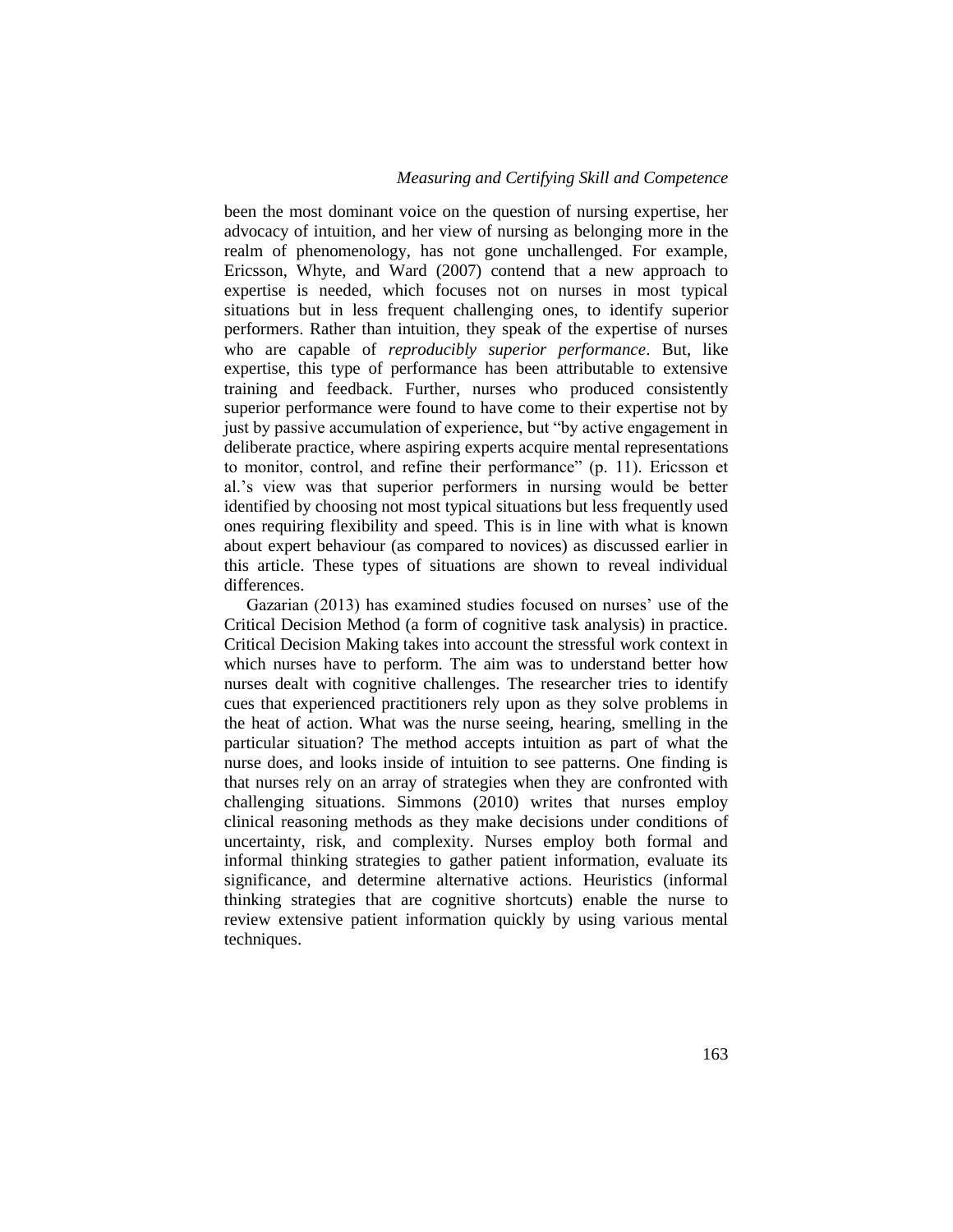### *Phronesis* **versus** *Techné*

As indicated earlier in this article, the technical and vocational fields suffer on account of dualistic mind/body conceptions, such that the technical is often kept separate from the emotional. Concern for the client might not be viewed by the technician as a part of his/her skill set. But if a computer problem is not diagnosed and solved in reasonable time, the client's business could suffer loss. That kind of awareness on the part of the technician must be a critical aspect of his/her expertise. When the home economist offers dietary advice to clients, his/her work is thereby impacting on their health and nutrition, and quality of life. The mechanic who does not make final checks could cause a vehicle to malfunction in a manner that imperils the customer.

In *Nichomachean Ethics* (trans. 1909), Aristotle provided a way to distinguish between skill that is nakedly technical and concerned primarily with science-like exactness, which he referred to as *techné*, and skill where the bearer had a reflexive, subjective response to fellow human beings, which he referred to as *phronesis* or practical wisdom. There is now a growing literature, not just in TVET but also in teacher education and medicine, among other fields, that technical competence alone (*techné*) is an insufficient determinant of expertise, and that phronesis is the more desirable goal if the aim is thoughtful practitioners. Winch (2006) has suggested that the journey from novice to expert may be framed by the idea that the vocational learner makes the progression from *techné* to phronesis. Part of his reasoning is that phronesis has a social dimension, and that it is acquired in the context of communities of practitioners, not just by solitary toil. Breier (2009) has argued that phronesis abounds among people who have acquired expertise in nontraditional ways and who might be seeking recognition for their prior learning.

Nursing is one area of TVET that has embraced phronesis, perhaps because by its very nature it demands that practitioners embody an ethic of care. Benner (2000) addresses this dimension of nursing in a work in which she characterizes nursing expertise in moral/ethical terms, adopting Aristotle's notion of embodied competence. Benner's stance is that nursing is about thinking, but also about emotion. It is an embodied practice, she contends—a lived rather than a mastered experience. The warmth of the nurse and the compassion for the patient are not adjunct attributes; they are in fact fundamental dimensions of the nurse's expertise. She identifies seven kinds of attributes that are constitutive of the expertise of the nurse, paraphrased as follows: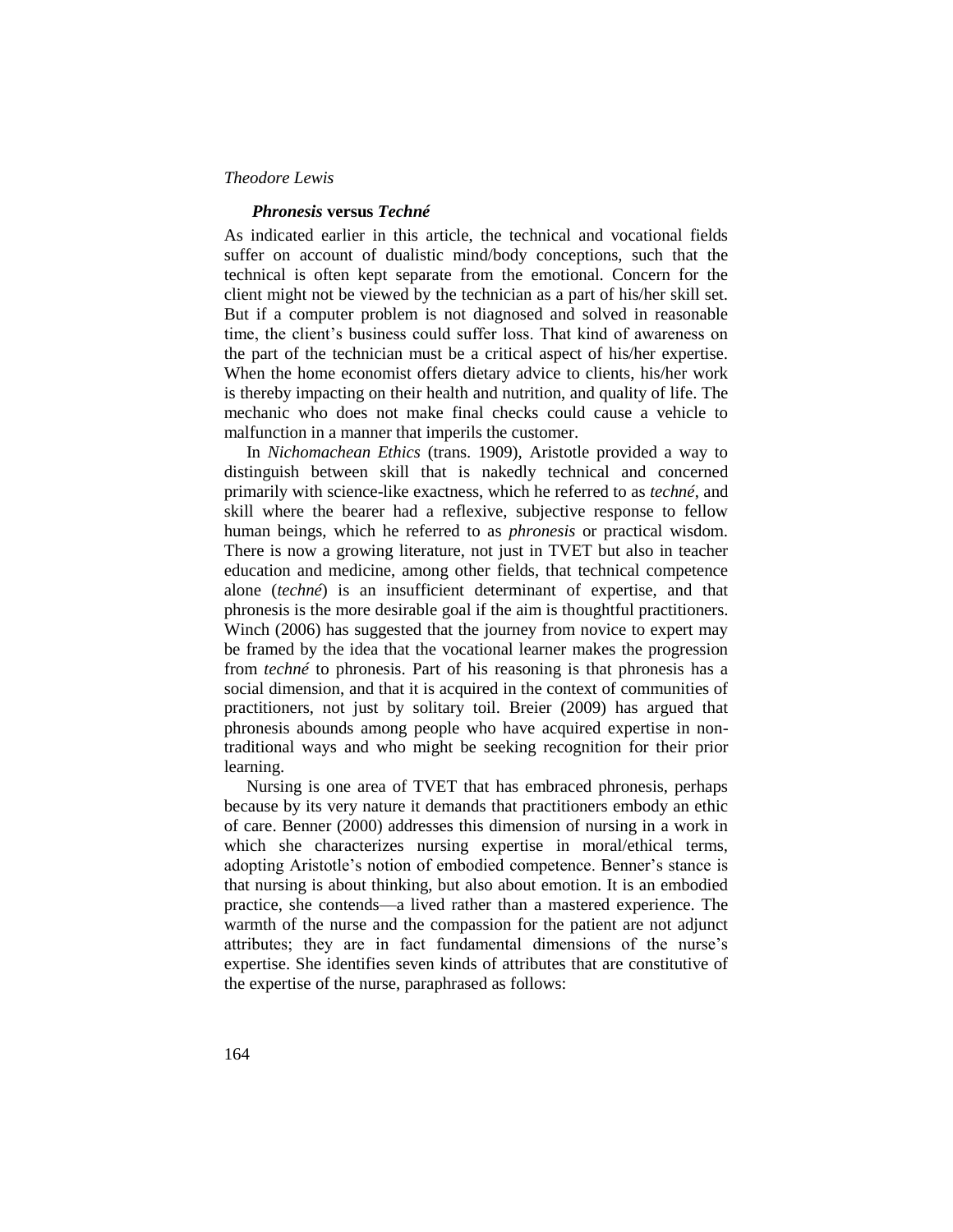- 1. relational skills in dealing with people in terms of their particularity
- 2. ability to recognize when a moral principle is at stake
- 3. knowledge that allows ethical comportment
- 4. moral deliberation and communicative skills
- 5. understanding of the goals and ends of good nursing practice
- 6. character development in the context of a community of practice
- 7. capacity for love and compassion

To what extent can we transfer the attributes that Benner believes to be requisite dimensions of the expertise of the nurse to other technical occupations, such as carpentry, welding, fashion designing, or home economics? TVET instruction historically has included affective aspects of jobs. But the affective domain is often the most neglected one when we observe performance on actual jobs, perhaps because technical results can often be achieved while ignoring affective concerns. Routinely one sees violations of safety regulations at construction sites, for example, people without safety glasses or hard hats, when they really should be wearing these. The phronesis approach says that the affective is not just an adornment to the craft or technician discipline, rather it has to be integral to it.

# **Some Reflections and Implications**

The purpose of this article was to try to superimpose upon the current discourse of CVQs in the region a discourse dealing with the challenges attending the conceptualization and measuring of skill and competence. The primary hurdle of any attempt to add an agenda item to the already fully developed conversation on skill and competence in the region is that normative conceptions of these already exist. For example, if we look at the five levels of CVQ competence in Figure 1, it can be seen that the underlying logic of the CVQ is occupational hierarchy. Fundamentally, this logic, as understood in the wider society, runs roughly as follows: labourer, craftsperson, technician, Engineer, Manager. Accordingly, if, say, an electrician seeks CVQ validation of her competence, she may find that there is no room for her beyond Level II without her pursuing further training to the technician level. Further, within Level II she will find that there are no gradations of skill. Most trained electricians will find themselves locked at this level upon certification, along with others from all of the traditional craft areas, such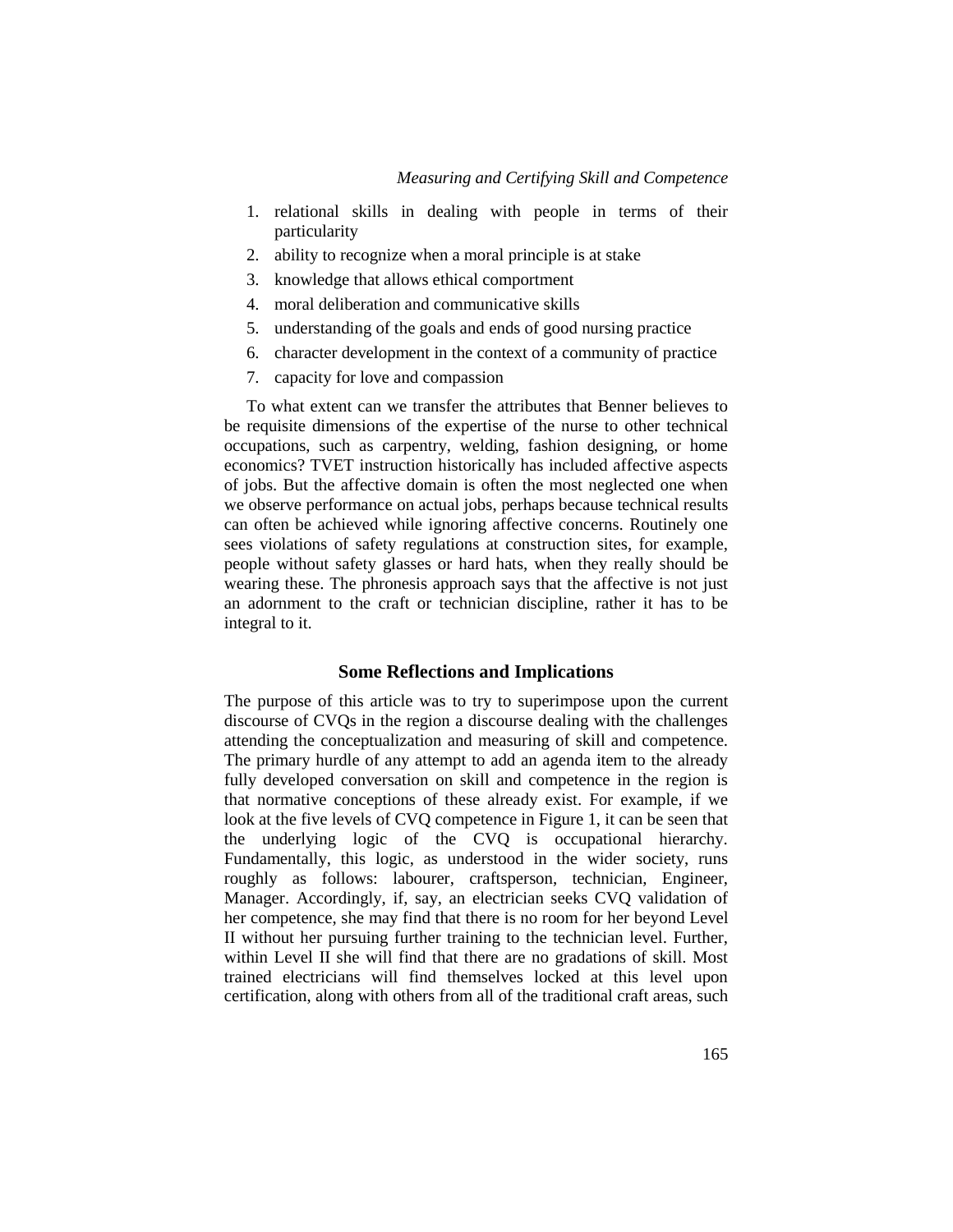as plumbing, welding, or masonry. There could be a bottleneck at the level.

The conversation that has unfolded in this article offers insight into what certification could look like if CVQs take on the challenge of certifying *within domains*. Thus an electrician who is already at Level II, when evaluated on the gross level may wish to find out "what level of electrician am I?" The answer to that question could reveal the person's level of skill and competence, based on an assessment on her capability on a scale from novice to expert. In some firms and industries in Trinidad and Tobago, there is a tradition for this in terms of A-Class, B-Class, and so on. Thus there are A-Class and B-Class welders, based on performance on skill tests on the job. The message of this paper is that the real work in assessment of skill in the region may have to take place within skill domains, in distinguishing where certified people lie, as they progress in their area of skill.

Another tension uncovered by the conversation in which the article engaged has to do with what is known about the difference between novices and experts in *any* domain. It is shown here that the expert thinks differently about the job at hand than does the novice, and that this difference is revealed in the nature of the mental models they employ as they think about a job at hand. This suggests a new focus in assessment, where people seeking to be tested in a skill area could be challenged with job scenarios for which they must offer graphic or verbal mental models, which would reveal the level of sophistication and creativity they would bring to the task.

Since the aim of CVQs is to certify people on the basis of evidence, and not so much on paper qualifications, it may be the case that many people seeking certification may have accumulated their competence through prior learning on the job. These people may come with tacit understandings but not necessarily formal knowledge. The challenge here, across all of the domains of assessment, would be to arrive at assessment strategies that can test tacit knowledge. Performance is obviously one approach. But, as the concerns of the philosophers who have engaged with this problem show, there is need to unearth the cognitive bases of competence that skilled people can demonstrate. Useful work done in this area through the technique of think-aloud problem solving can be seen in Johnson and Chung (1999). People possessing tacit knowledge also work from mental models that testing can uncover.

Testing and standardizing skill and competence alone will not yield a workforce that is functioning at world-class levels. Along with this there is need for industry in which skills of the new economy are required, and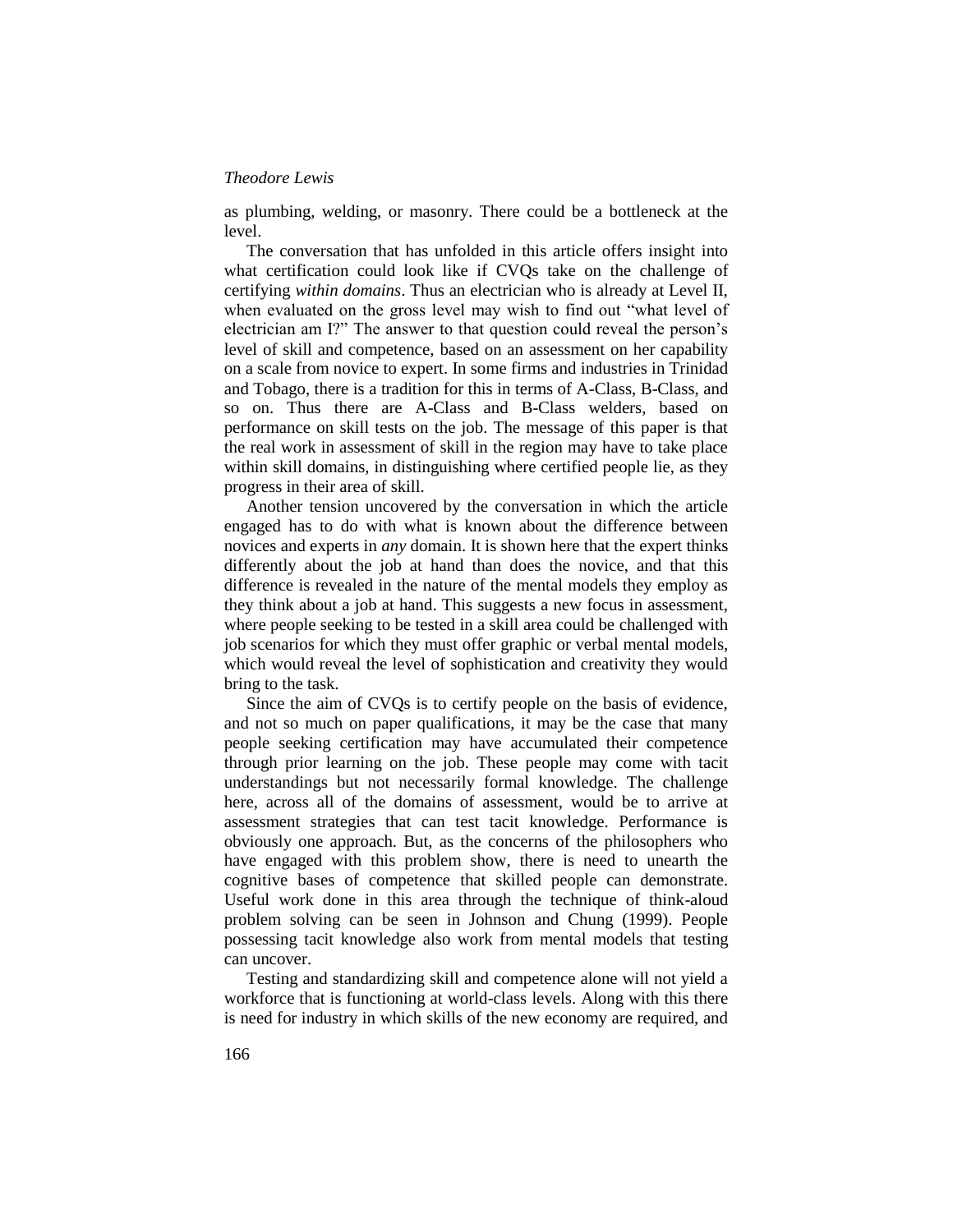technical and vocational institutions that are offering training in state-ofthe art facilities, taught by instructors who are up to date. The CVQ focuses on testing, and on evidence is far superior to old methods of TVET certification in the region, which ignored practical competence and placed full credence on paper and pencil tests of knowledge. But there are pitfalls in taking this approach, pertinent ones of which have been highlighted here.

# **References**

- A Class Draperies & Interiors Ltd. (n.d.). *The Caribbean Vocational Qualification (CVQ)*. Retrieved from http://aclassdraperies.com/index.asp? URL=Caribbean-Vocational-Qualification
- Aristotle. (1909). *Nichomachean ethics* (L. H. G. Greenwood, Trans.). Cambridge, UK: Cambridge University Press.
- Ashton, D., & Sung, J. (2005). *High performance work practices: Linking strategy and skills to performance outcomes*. London, UK: Department of Trade and Industry.
- Benner, P. (1982). From novice to expert. *American Journal of Nursing*, *82*(3), 402–407.
- Benner, P (2000). The roles of embodiment, emotion and lifeworld for rationality and agency in nursing practice. *Nursing Philosophy*, *1*(1), 5–19. doi:10.1046/j.1466-769x.2000.00014.x
- Benner P., & Tanner, C. 1987). Clinical judgement: How expert nurses use intuition. *American Journal of Nursing*, *87*(1), 23–31.
- Berner, B. (2008**).** Working knowledge as performance: On the practical understanding of machines. *Work, Employment and Society*, *22*(2), 319–336. doi:10.1177/0950017008089107
- Boodhai, N. (n.d.). *Concept paper for the development of a CARICOM strategic plan for vocational education services in the CARICOM Single Market and Economy (CSME)*. Mt. Hope, Trinidad: Lok Jack Graduate School of Business, UWI. Retrieved from: http://search.smartaddressbar.com/web.php? s=boodhai+paper+n+cvq
- Braverman, H. (1974). *Labor and monopoly capital*. New York, NY: Monthly Labor Review.
- Breier, M. (2009). *Recognising phronesis, or practical wisdom, in the recognition of prior learning*. Retrieved from *www.hsrcpress.ac.za/*
- Brockmann, M., Clarke, L., & Winch, C. (2008). Knowledge, skills, competence: European divergences in vocational education and training (VET) – the English, German and Dutch cases, *Oxford Review of Education*, *34*(5), 547–567. doi:10.1080/03054980701782098
- Brown, P., Green, A., & Lauder, H. (2001)*. High skills: Globalization, competitiveness, and skill formation*. London, UK: Oxford University Press.
- Carnevale, A. P., Gainer, L. J., & Meltzer, A. S. (1990). *Workplace basics: The essential skills employers want. San Francisco, CA:* Jossey-Bass.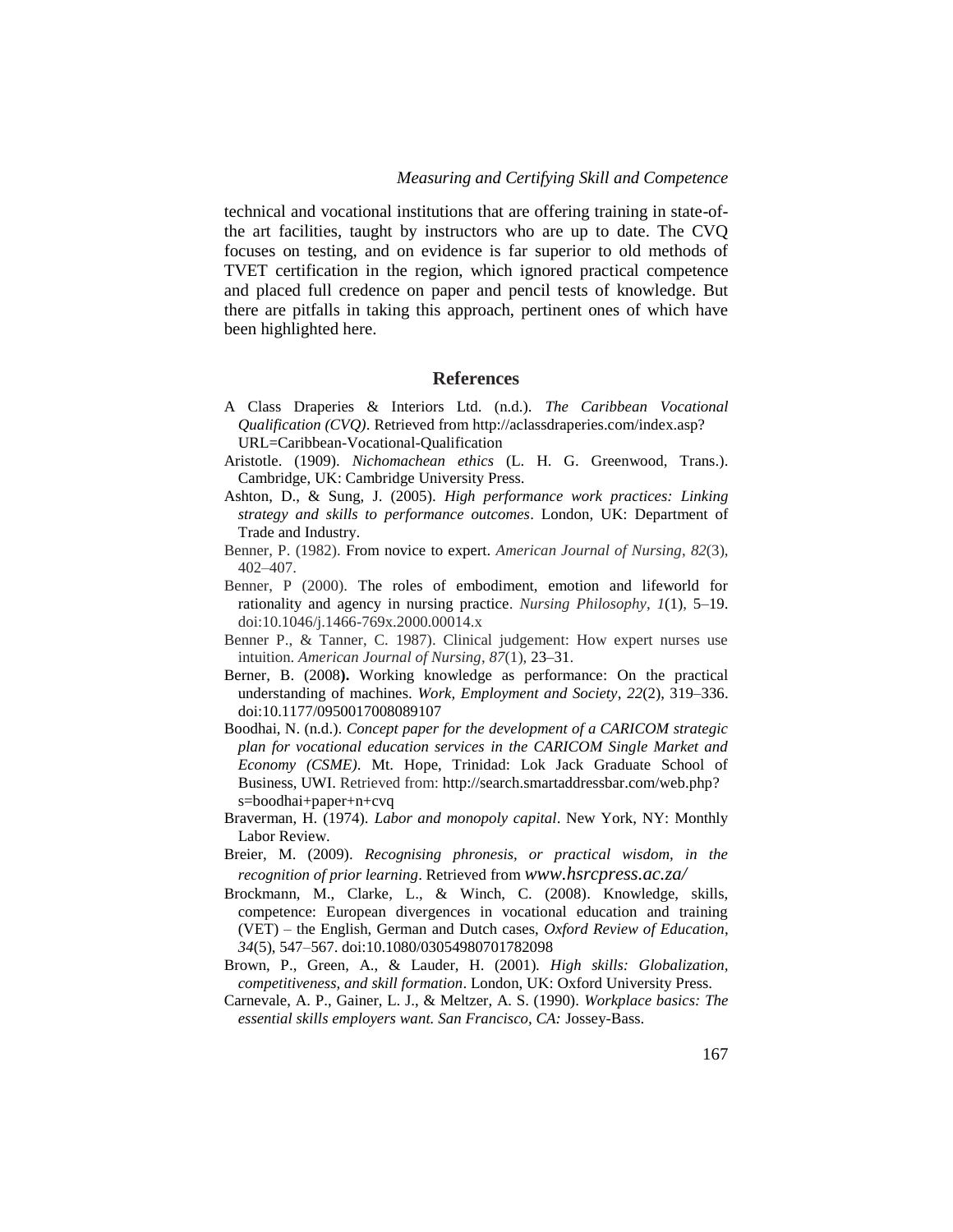- Chase, W. G., & Simon, H. A. (1973). Perception in chess. *Cognitive Psychology, 4,* 55–81. doi:10.1016/0010-0285(73)90004-2
- Clarke, L., & Winch, C. (2006). A European skills framework?—but what are skills? Anglo-Saxon versus German concepts. *Journal of Education and Work, 19*(3), 255–269. doi:10.1080/13639080600776870
- Day, E. A., Arthur, W., Jr., & Gettman, D. (2001). Knowledge structures and the acquisition of a complex skill. *Journal of Applied Psychology*, *86*(5), 1022– 1033. doi:10.1037/0021-9010.86.5.1022
- Dreyfus, H. L., & Dreyfus, S. E. (1986). *Mind over machine: The power of human intuition and expertise in the era of the computer*. New York, NY: Free Press.
- Ericsson, K. A., Whyte, J., IV, & Ward, P. (2007). Expert performance in nursing: Reviewing research on expertise in nursing within the framework of the expert-performance approach. *Advances in Nursing Science, 30*(1), E58– 71. doi:10.1097/00012272-200701000-00014
- Gazarian, P. K. (2013). Use of the critical decision method in nursing research: An integrative review. *Advances in Nursing Science, 36*(2), 106–117. doi:10.1097/ANS.0b013e3182901f8d
- Green, A., & Sakamoto, A. (2001). Models of high skills in national competition strategies In P. Brown, A. Green, & H. Lauder (Eds.), *High skills: Globalization, competitiveness, and skill formation* (pp. 56–160)*.* London, UK: Oxford University Press.
- Haerem, T., & Rau, D. (2007). The influence of degree of expertise and objective task complexity on perceived task complexity and performance. *Journal of Applied Psychology*, *92*(5), 1320–1331. doi:10.1037/0021- 9010.92.5.1320
- Hager, P. (1995). Competency standards a help or a hindrance? An Australian perspective. *The Vocational Aspect of Education, 47*(2), 141–151. doi:10.1080/0305787950470203
- Hager, P., & Beckett, D. (1995). Philosophical underpinnings of the integrated conception of competence. *Educational Philosophy and Theory, 27*(1), 1–24. doi:10.1111/j.1469-5812.1995.tb00209.x
- Hager, P., & Gonczi, A. (1996). What is competence? *Medical Teacher*, *18*(1), 15–18. doi:10.3109/01421599609040255
- Hecht, J. (2001). Classical Labour-displacing technological change: The case of the US insurance industry. *Cambridge Journal of Economics*, *25*(4), 517–537. doi:10.1093/cje/25.4.517
- Hampton, D. C. (1994). Expertise: The true essence of nursing art. *Advances in Nursing Science*, *17*(1), 15–24. doi:10.1097/00012272-199409000-00004
- Hmelo-Silver, C. E., & Pfeffer, M. G. (2004). Comparing expert and novice understanding of a complex system from the perspective of structures, behaviors, and functions. *Cognitive Science*, *28*, 127–138. doi:10.1016/S0364- 0213(03)00065-X
- Jacobson, M. J. (2001). Problem solving, cognition, and complex systems: Differences between experts and novices. *Complexity*, *6*(3), 41–49. doi:10.1002/cplx.1027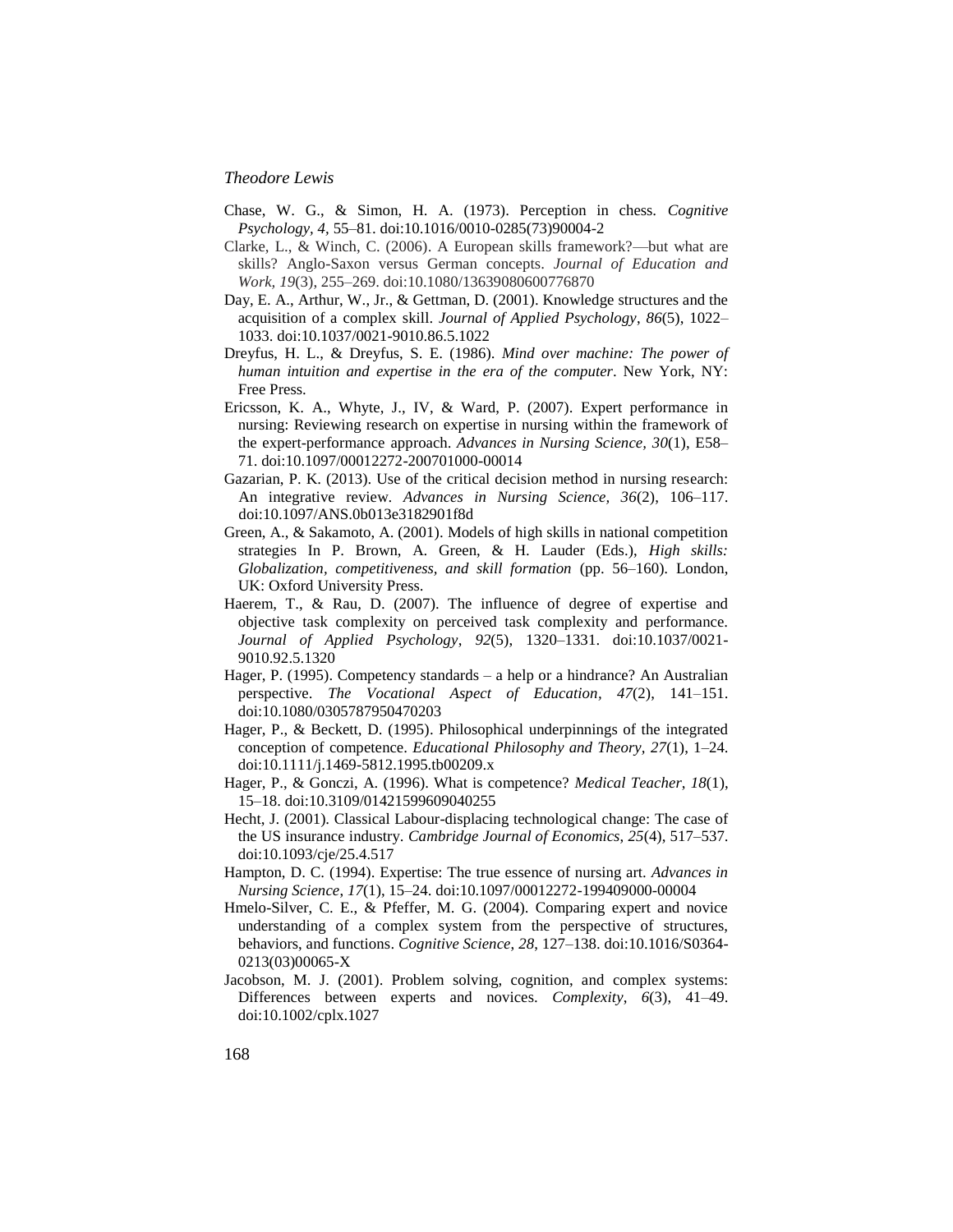- Johnson, S. D., & Chung, S-P. (1999). The effect of thinking aloud pair problem solving (TAPPS) on the troubleshooting ability of aviation technician students. *Journal of Industrial Teacher Education*, *37*(1). Retrieved from http://scholar.lib.vt.edu/ejournals/JITE/v37n1/john.html
- Kahneman, D. (2002, December 8). *Maps of bounded rationality: A perspective on intuitive judgment and choice* (A Nobel Prize Lecture). Retrieved from http://www.nobelprize.org/nobel\_prizes/economic-sciences/laureates/2002/ kahnemann-lecture.pdf
- Kalleberg, A. L., Wallace, M., Loscocco, K. A., Leicht, K., & Ehm, H. (1987). The eclipse of craft: The changing face of labor in the newspaper industry. In D. B. Cornfield (Ed.), *Workers, managers and technological change: Emerging patterns of labor relations* (pp. 47–71)*.* New York, NY: Plenum.
- Kieras, D. E., & Boviar, S. (1984). The role of a mental model in learning to operate a device. *Cognitive Science, 8*(3), 255–273. doi:10.1016/S0364- 0213(84)80003-8
- Lewis, T. (2013). Tacit knowledge and the labour process. In P. Gibbs (Ed.), *Learning work and practice: New understandings* (pp. 33–50). Dordrecht, Netherlands: Springer Science.
- Lloyd, C., & Payne, J. (2006). Goodbye to all that? A critical re-evaluation of the role of the high performance work organisation within the UK skills debate. *Work, Employment and Society, 20*(1), 151–165. doi:10.1177/0950017006061290
- Lum, G. (1999). Where's the competence in competence-based education and training? *Journal of Philosophy of Education*, *33*(3), 403–418. doi:10.1111/1467-9752.00145
- Lum, G. (2004). On the non‐discursive nature of competence. *Educational Philosophy and Theory*, *36*(5), 485–496. doi:10.1111/j.1469- 5812.2004.085\_1.x
- Lum, G. (2013). Competence: A tale of two constructs. *Educational Philosophy and Theory*. doi:10.1080/00131857.2013.763593
- Militello, L. G., & Hutton, R. J. (1998). Applied cognitive task analysis (ACTA): A practitioner's toolkit for understanding cognitive task demands. *Ergonomics*, *41*(11), 1618–1641. doi:10.1080/001401398186108
- Nonaka, I. (1991). The knowledge-creating company. *Harvard Business Review*, *69*, 96–104.
- Reich, R. B. (1991). *The work of nations: Preparing ourselves for 21st century capitalism*. New York, NY: Alfred A. Knopf.
- Rottman, B. M., Gentner, D., & Goldwater, M. B. (2012). Causal systems categories: Differences in novice and expert categorization of causal phenomena. *Cognitive Science, 36*, 919–932. doi:10.1111/j.1551- 6709.2012.01253.x
- Sandberg, J. (2000). Understanding human competence at work. *Academy of Management Journal, 43*(1), 9–25. doi:10.2307/1556383